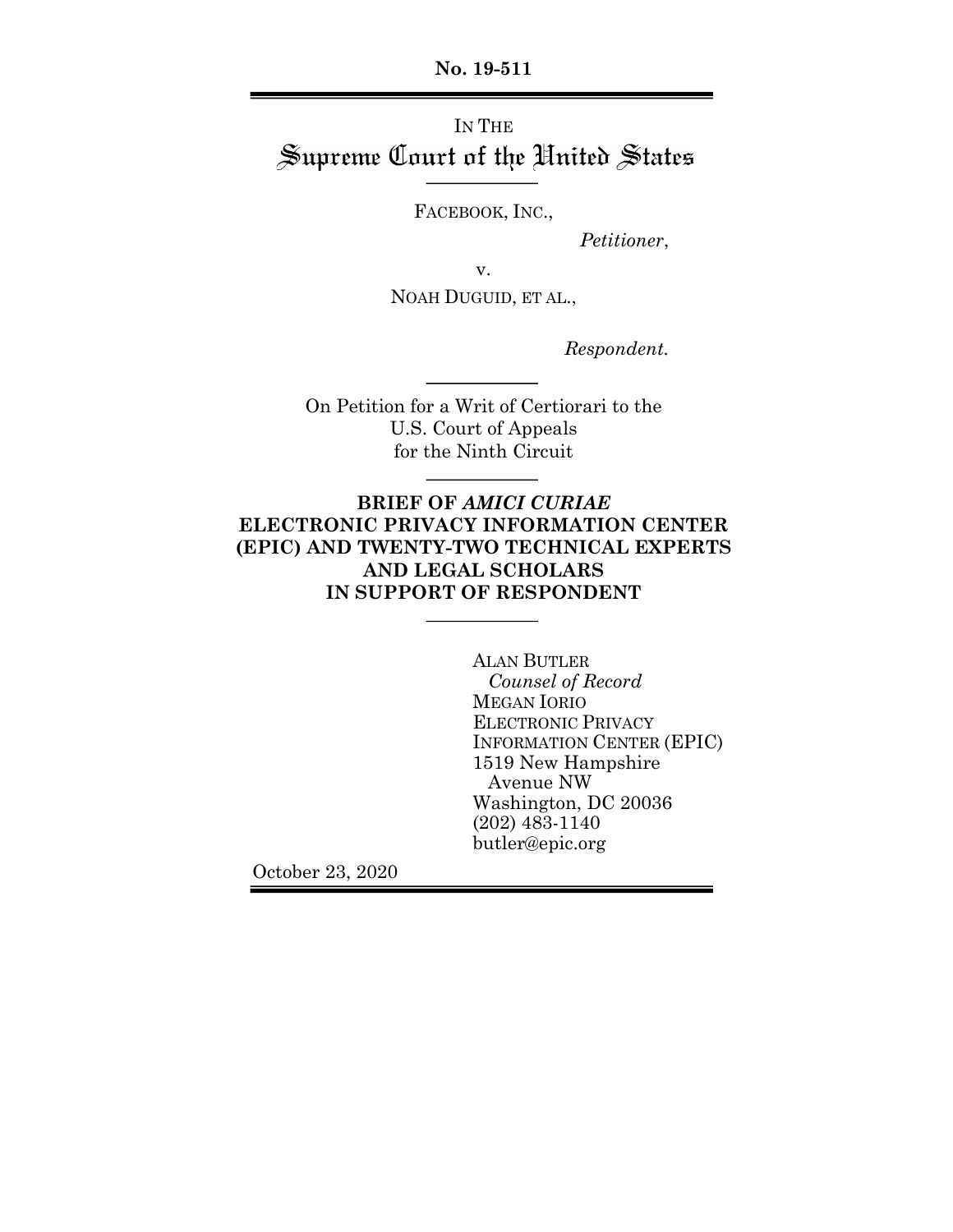## **TABLE OF CONTENTS**

|                |             | INTEREST OF THE AMICI CURIAE 1                                                                                                 |
|----------------|-------------|--------------------------------------------------------------------------------------------------------------------------------|
|                |             |                                                                                                                                |
|                |             |                                                                                                                                |
| $\mathbf{I}$ . |             | Congress recognized that a broad<br>restriction on unsolicited autodialed calls<br>was necessary to prevent privacy harms to   |
|                | A.          | The autodialer restriction protects<br>important privacy interests10                                                           |
|                | B.          | High call volume and low costs of<br>autodialing were Congress's primary<br>motivations for regulating autodialers. 16         |
|                | $C_{\cdot}$ | A narrow autodialer definition is<br>inconsistent with Congress's original<br>aim to fill gaps in existing state laws19        |
|                |             | II. The privacy harms from unwanted<br>autodialed calls to cell phones have only<br>gotten worse since the TCPA was enacted 21 |
|                |             | III. A broad autodialer restriction is necessary<br>to curtail unwanted calls to cell phones25                                 |
|                | А.          | Many companies harvest personal data<br>and target individuals for unsolicited                                                 |
|                | В.          | Autodialing is cheaper and easier than                                                                                         |
|                |             |                                                                                                                                |

i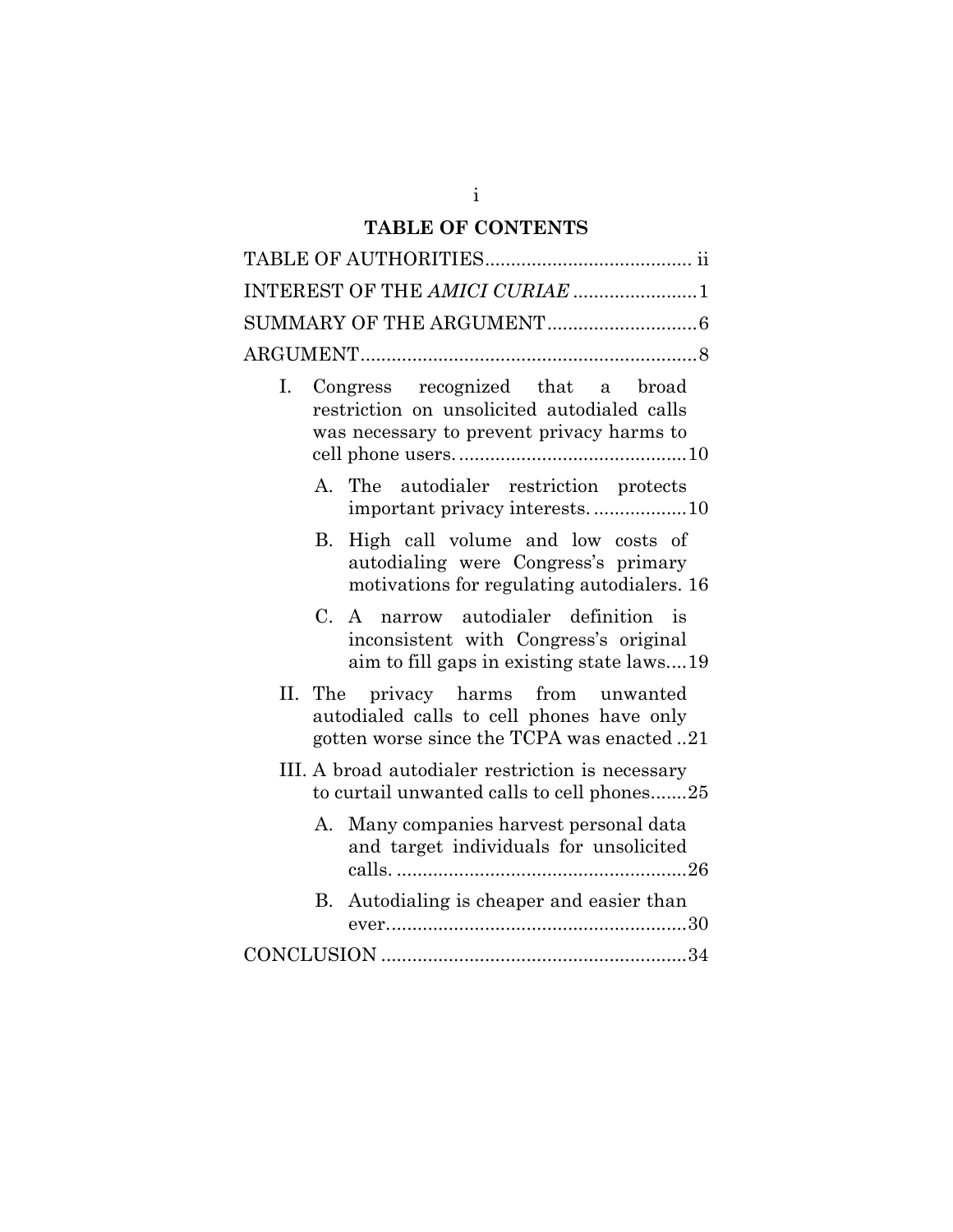## **TABLE OF AUTHORITIES**

## CASES

| Barr v. Am. Ass'n of Political Consultants, Inc., |
|---------------------------------------------------|
|                                                   |
| Blow v. Biojrg,                                   |
| 855 F.3d 793 (7th Cir. 2017)32, 33                |
| Dominguez v. Yahoo, Inc.,                         |
|                                                   |
| Mims v. Arrow Fin. Servs., LLC,                   |
|                                                   |
| Rice-Redding v. Nationwide Mutual Insurance       |
| Co.,                                              |
| No. 16-cv-3632, 2017 WL 2999178 (N.D. Ga.         |
|                                                   |
| Riley v. California,                              |
|                                                   |

## **STATUTES**

| Communications Act of 1934, ch. 652, Tit. II, 48<br>Stat. 1070 (47 U.S.C. 201 et seq.): |  |
|-----------------------------------------------------------------------------------------|--|
|                                                                                         |  |
| Telephone Consumer Protection Act of 1991,<br>Pub. L. No. 102-243, 105 Stat. 2394:      |  |
|                                                                                         |  |
|                                                                                         |  |
|                                                                                         |  |
|                                                                                         |  |
|                                                                                         |  |
|                                                                                         |  |
|                                                                                         |  |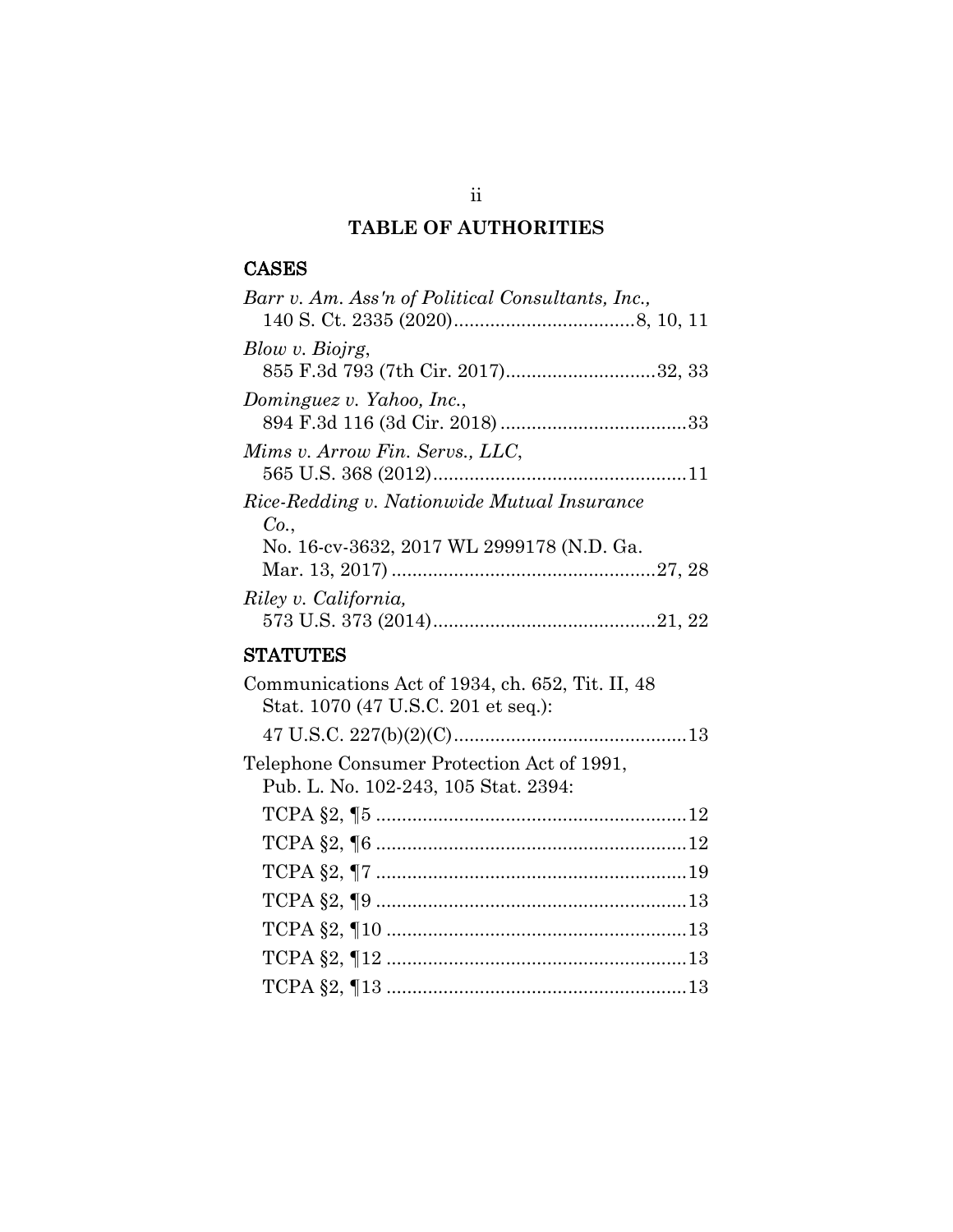| Telephone Robocall Abuse Criminal<br>Enforcement and Deterrence ("TRACED") Act,                                                                                                       |
|---------------------------------------------------------------------------------------------------------------------------------------------------------------------------------------|
| <b>OTHER AUTHORITIES</b>                                                                                                                                                              |
|                                                                                                                                                                                       |
|                                                                                                                                                                                       |
| Abusive Robocalls and How We Can Stop Them:<br>Hearing Before the Subcomm. On Com., Sci.,<br>and Transp., 166th Cong. (Apr. 18, 2018)31                                               |
| Alex Thompson, Text Campaigns Are Changing<br>American Politics—And Nobody's Ready,                                                                                                   |
| Amy Hebert, <i>How Did That Company Get My</i>                                                                                                                                        |
| Benjamin Siegel, Dr. Mark Abdelmalek, & Jay<br>Bhatt, Coronavirus Contact Tracers' Nemesis:<br>People Who Don't Answer Their Phones, ABC                                              |
| Callhub, Peer to Peer Texting Campaigns (2020)32                                                                                                                                      |
| Colleen Tressler, Who's Brokering Your Data?,                                                                                                                                         |
| Comments of Nat'l Consumer Law Ctr. et al., In<br>Opposition to the Petition for Declaratory<br>Ruling Filed by Assurance IQ, LLC at 2, CG<br>Docket No. 02-278 (FCC June 22, 2020)28 |
| Computerized Telephone Sales Calls & 900<br>Serv.: Hearing Before the Comm. on<br>Commerce, Sci., & Transp., S. Hrg. 102-918                                                          |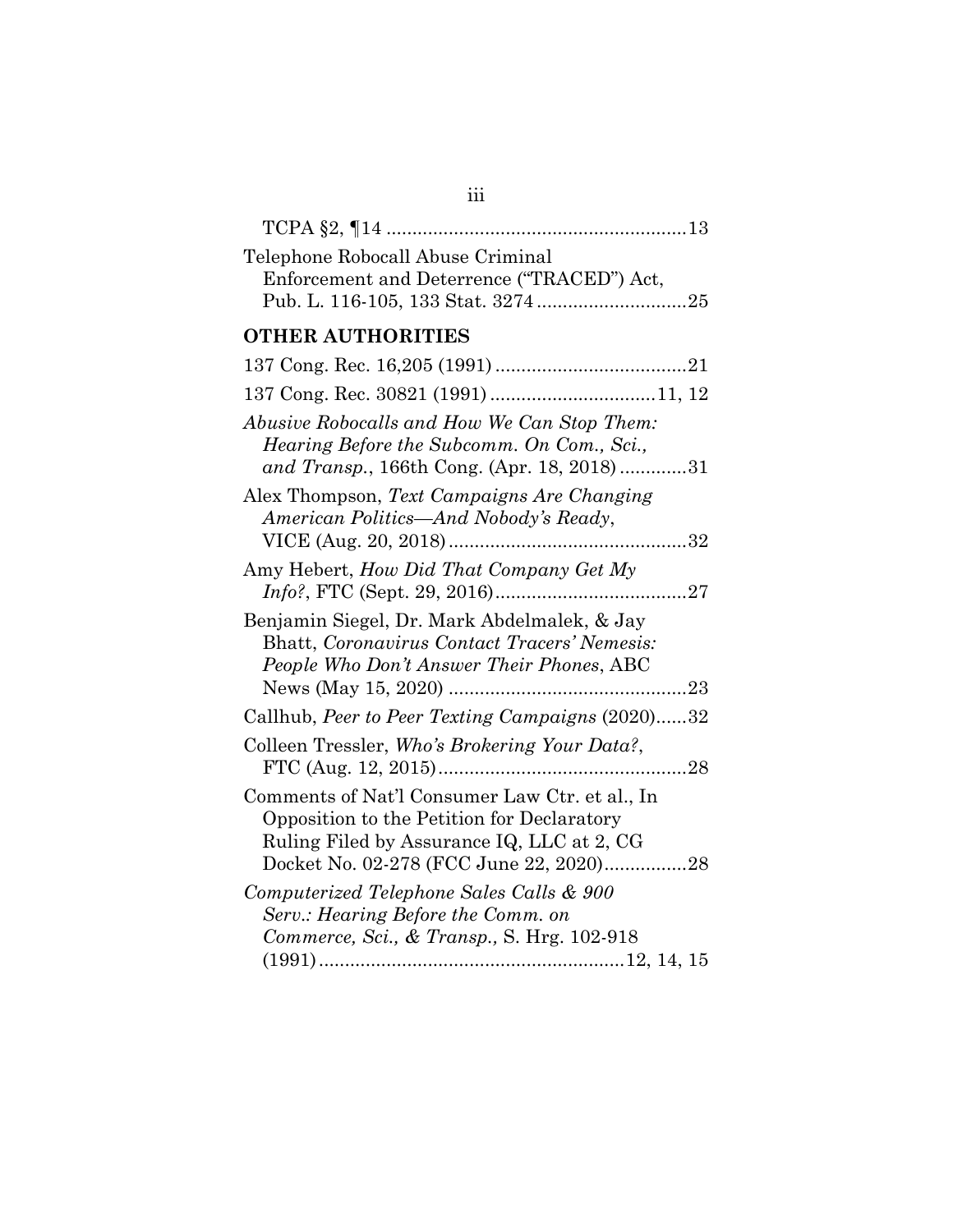| Consumer Reports, What Have You Done in                                                                                                   |  |
|-------------------------------------------------------------------------------------------------------------------------------------------|--|
| CTIA, Wireless Industry Survey (2015)21                                                                                                   |  |
| David Halperin, For-Profit College Recruiter<br>Hides Behind McDonalds Arches, HuffPost                                                   |  |
|                                                                                                                                           |  |
| FCC, Statistics of Communications Common                                                                                                  |  |
| FTC, How to Recognize and Report Spam Text                                                                                                |  |
| FTC, National Do Not Call Registry Data Book                                                                                              |  |
|                                                                                                                                           |  |
| H.R. 1304, 102d Cong. (as introduced on Mar. 6,                                                                                           |  |
|                                                                                                                                           |  |
| H.R. 2921, 101st Cong. (as passed on Oct. 26,                                                                                             |  |
|                                                                                                                                           |  |
| H.R. Rep. No. 102-317 (1991)16, 17, 18, 19                                                                                                |  |
| Illegal Robocalls: Calling all to Stop the<br>Scourge: Hearing before the S. Comm. on<br>Com., Sci., and Transp., 116th Cong. (Apr. 11,   |  |
| James Leggate Robotexts Are the Next Annoying<br>Spam Ready to Blow Up Your Phone, Fox                                                    |  |
| Kalev Leetaru, The Data Brokers So Powerful<br>Even Facebook Bought Their Data – But They<br>Got Me Wildly Wrong, Forbes (Apr. 5, 2018)26 |  |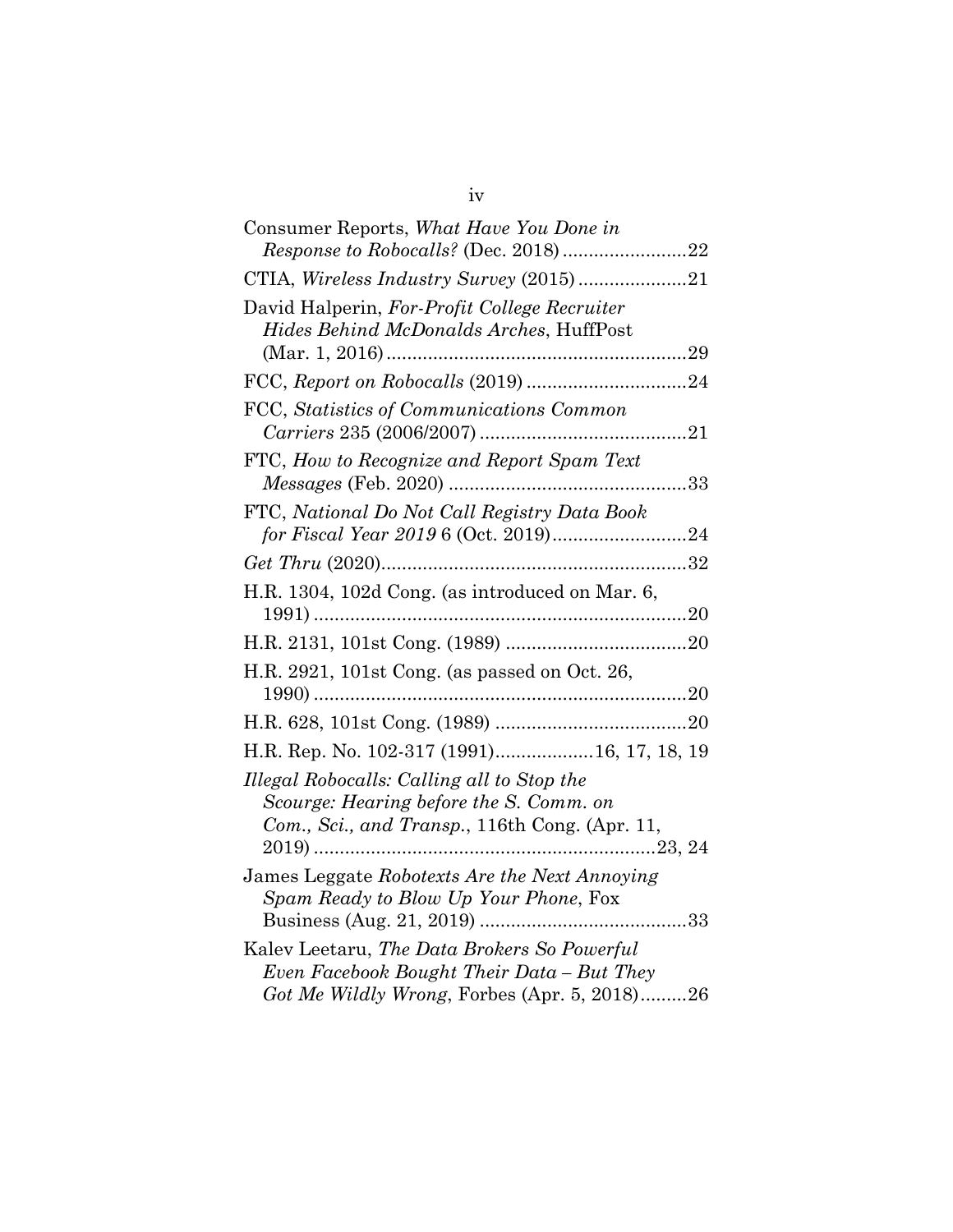| Kashmir Hill, Facebook Is Giving Advertisers<br>Access to Your Shadow Contact Information,                                                           |    |
|------------------------------------------------------------------------------------------------------------------------------------------------------|----|
| Legislating to Stop the Onslaught of Annoying<br>Robocalls: Hearing Before the H. Comm. On<br><i>Energy and Com.</i> , 166th Cong. (Apr. 30, 2019)30 |    |
| Linda Rosencrance, Acxiom Database Hacked,                                                                                                           |    |
| Makena Kelly, AT&T CEO Interrupted by a<br><i>Robocall During a Live Interview</i> , The Verge                                                       |    |
| Mark Sullivan, <i>Inside the 2020 Campaign</i><br>Messaging War that's Pelting Our Phones with                                                       |    |
| Pew Research Center, Mobile Fact Sheet (June                                                                                                         | 22 |
| Presidential Statement on Signing the<br>Telephone Consumer Protection Act of 1991,<br>27 Weekly Comp. Pres. Doc. 1877-78 (Dec. 20,                  |    |
| Press Release, Ark. Att'y Gen., Stop the                                                                                                             |    |
| Press Release, Equifax, <i>Equifax Releases Details</i><br>on Cybersecurity Incident, Announces                                                      |    |
| S. 1410, 102d Cong., § 3 (as introduced on June                                                                                                      | 20 |
| S. 1462, 102d Cong. (as introduced on July 11                                                                                                        |    |

v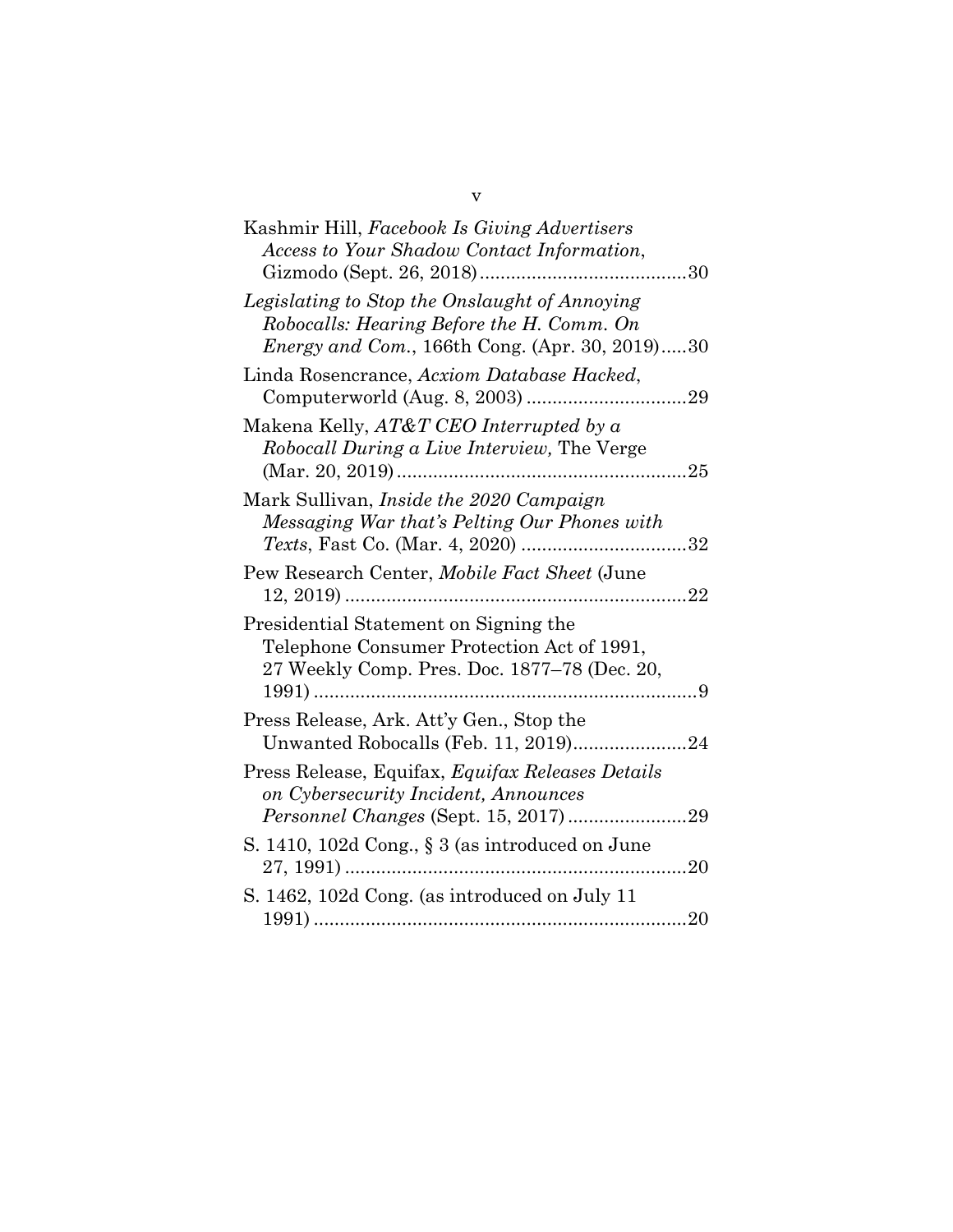| S. 1462, The Automated Tel. Consumer Prot. Act<br>of 1991: Hearing Before the Subcomm. on<br>Comme'ns of the S. Comm. on Commerce, Sci.,<br>& Transp., S. Hrg. 102-960, at 8 (1991) 11, 17          |
|-----------------------------------------------------------------------------------------------------------------------------------------------------------------------------------------------------|
|                                                                                                                                                                                                     |
| S. Rep. No. 102-178 (1991)17, 18, 19                                                                                                                                                                |
| Sean Captain, Stop Giving Companies Your<br>Phone Number. Do This Instead, Fast Co.<br>$(Oct. 10, 2019)$<br>29                                                                                      |
| SimpleTexting, US Screentime & Smartphone<br>.22                                                                                                                                                    |
| Stephen Simpson, Few Picking Up Phone in<br>Arkansas When Virus Tracers Call, Ark.                                                                                                                  |
| Tara Siegel Bernard, Yes, It's Bad. Robocalls,<br>and Their Scams, Are Surging, N.Y. Times<br>23                                                                                                    |
| Telemarketing Practices: Hearing Before the<br>Subcomm. on Telecomms. & Fin. of the H.<br>Comm. on Energy & Commerce on H.R. 628,<br>H.R. 2131, & H.R. 2184, Ser. No. 101-43                        |
| Telemarketing/Privacy Issues: Hearing Before<br>the Subcomm. on Telecomms. & Fin. of the H.<br>Comm. on Energy & Commerce on H.R. 1304<br>& H.R. 1305, Ser. No. 102-9, at 113 (1991)  14, 18,<br>19 |
|                                                                                                                                                                                                     |
| Tim Harper, Why Robocalls are Even Worse<br><i>Than You Thought, Consumer Reps. (May 15,</i>                                                                                                        |

vi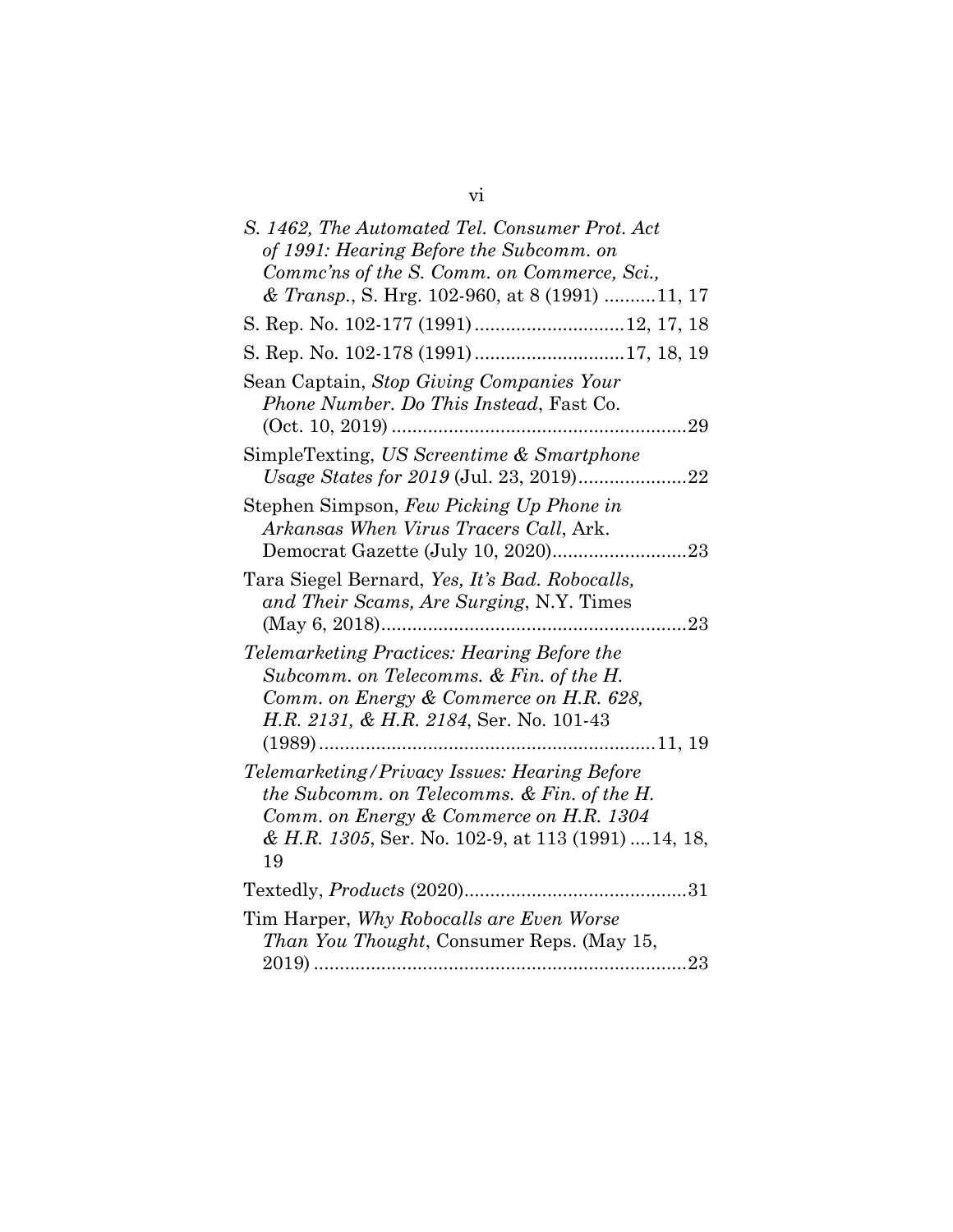| WebFX, What Are Data Brokers - And What Is   |  |
|----------------------------------------------|--|
| Your Data Worth? (Mar. 16, 2020)26           |  |
| William Chalk, Landmark Laws: Data Brokers   |  |
| and the Future of US Privacy Regulation, CSO |  |
|                                              |  |

# vii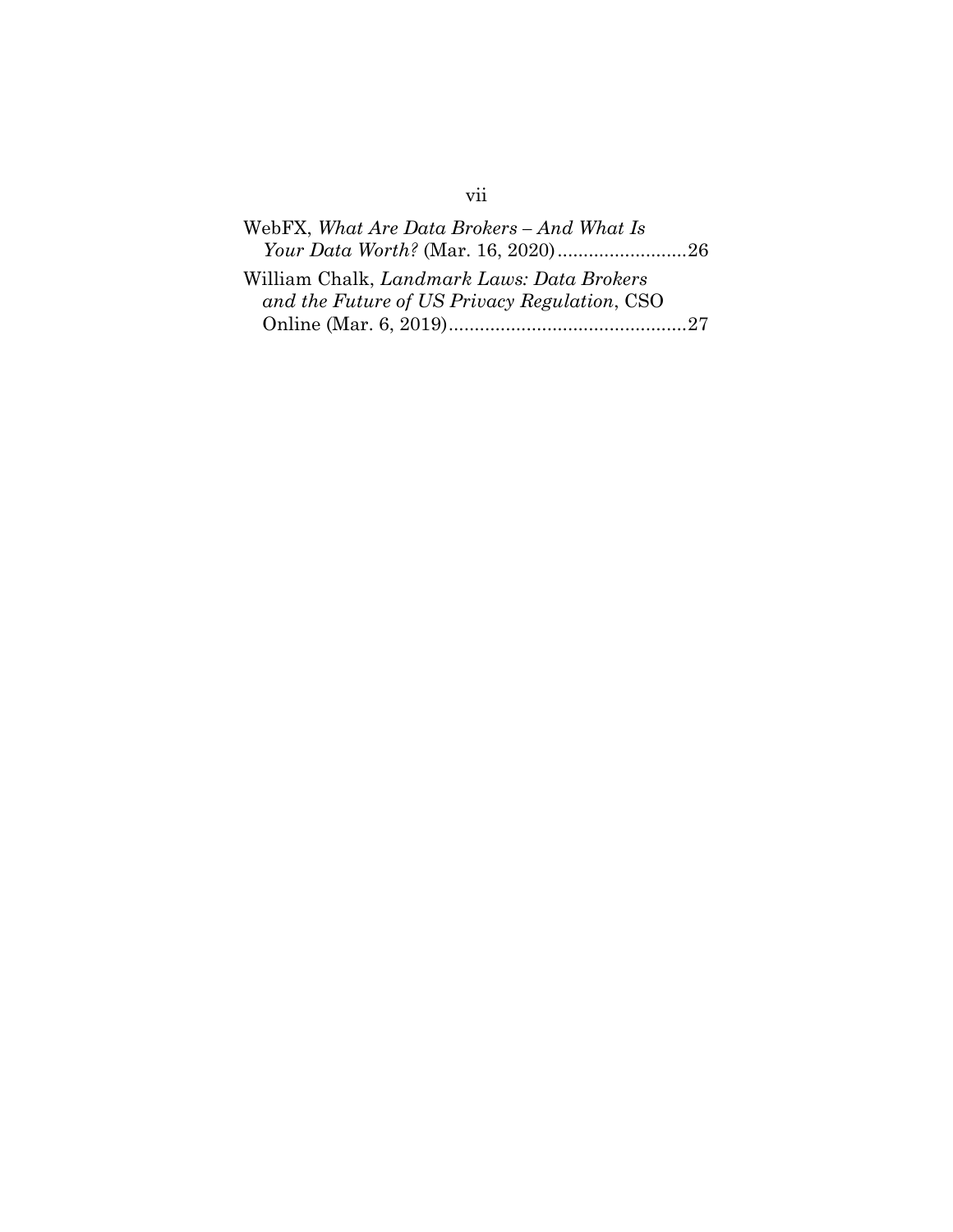#### **INTEREST OF THE** *AMICI CURIAE*

The Electronic Privacy Information Center ("EPIC") is a public interest research center in Washington, D.C.1 EPIC was established in 1994 to focus public attention on emerging civil liberties issues, to promote government transparency, and to protect privacy, the First Amendment, and other constitutional values.

EPIC regularly participates as *amicus* in this Court concerning consumer privacy statutes, including the Telephone Consumer Protection Act ("TCPA"). *See, e.g.*, Brief for EPIC et al. as *Amici Curiae* Supporting Respondent, *Barr v. Am. Ass'n of Political Consultants, Inc.,* 140 S. Ct. 2335 (2020) (No.19-631). Brief for EPIC as *Amicus Curiae* Supporting Respondents, *PDR Network v. Carlton & Harris Chiropractic*, 139 S. Ct. 2051 (2019) (No. 17-1705) (arguing that TCPA defendants should not be able to challenge FCC interpretations of the TCPA outside the review process Congress established); Brief for EPIC et al. as *Amici Curiae* Supporting Respondent, *United States v. Microsoft*, 138 S. Ct. 1186 (2018) (No. 17-2) (arguing that law enforcement access to personal data abroad must comply with international human rights norms); Brief for EPIC et al. as *Amici Curiae* Supporting Respondent, *Spokeo, Inc. v. Robins*, 136 S. Ct. 1540 (2016) (No. 13-1339)

<sup>&</sup>lt;sup>1</sup> Respondents the United States and Noah Duguid consent to the filing of this brief. Petitioner Facebook filed a blanket consent on Nov. 7, 2019. In accordance with Rule 37.6, the undersigned states that no monetary contributions were made for the preparation or submission of this brief, and this brief was not authored, in whole or in part, by counsel for a party.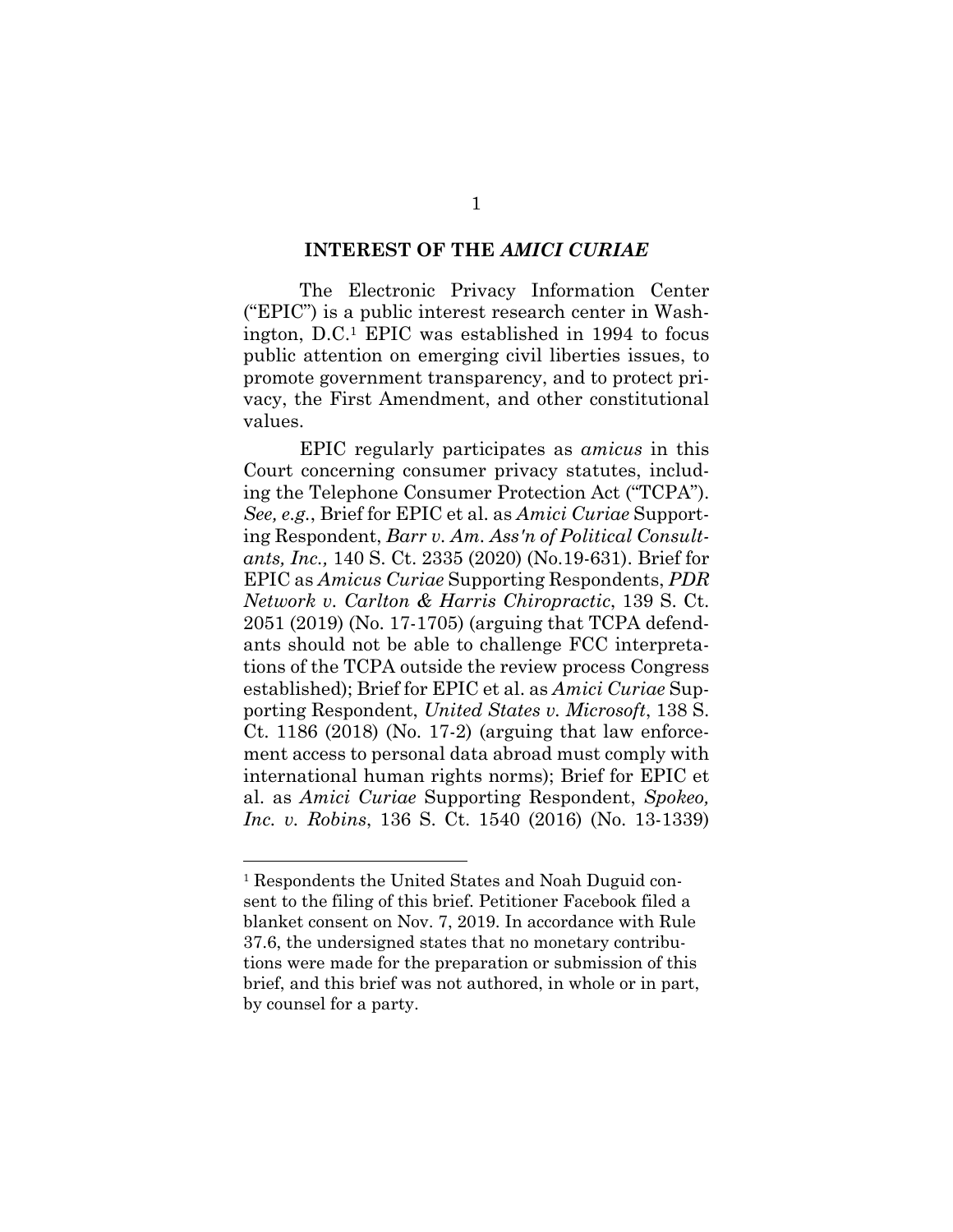(arguing that violation of statutory privacy rights confers Article III standing).

EPIC also routinely files *amicus* briefs in TCPA cases in federal circuit court. Brief for EPIC & NCLC as *Amici Curiae* Supporting Appellant, *Gadelhak v. AT&T Services, Inc.,* No. 19-1738, 2020 WL 808270 (7th Cir. Feb. 19, 2020) (arguing that an autodialer need not produce or store random or sequential numbers); Brief for EPIC as *Amicus Curiae* Supporting Appellee, *Gallion v. United States*, 772 Fed. App'x. 604, 606 (9th Cir. 2019) (No. 18-55667) (arguing that the TCPA protects consumers against invasive business practices and does not violate the First Amendment); Brief for EPIC et al. as *Amici Curiae* Supporting Appellees, *ACA Int'l v. FCC*, 885 F.3d 687 (D.C. Cir. 2018) (No. 15-1211) (arguing that the TCPA prohibits invasive business practices and that the companies, not consumers, bear the burden of complying with the statute).

EPIC has also participated in legislative and regulatory processes concerning the TCPA. See, e.g., Legislating to Stop the Onslaught of Annoying Robocalls, 116th Cong. (Apr. 30, 2019) (statement for the record submitted by EPIC);2 EPIC, Comments Concerning the Interpretation of the Telephone Consumer Protection Act in Light of the D.C. Circuit's ACA International Decision, DA 18-493 (2018);3 EPIC, Comments Concerning the Refreshed Record on Advanced

<sup>2</sup> https://epic.org/testimony/congress/EPIC-HEC-Robocalls-Apr2019.pdf.

<sup>3</sup> https://epic.org/apa/comments/EPIC-FCC-TCPA-June2018.pdf. EPIC also filed reply comments on the same docket: https://epic.org/apa/comments/EPIC-FCC- TCPA-ReplyComments-June2018.pdf.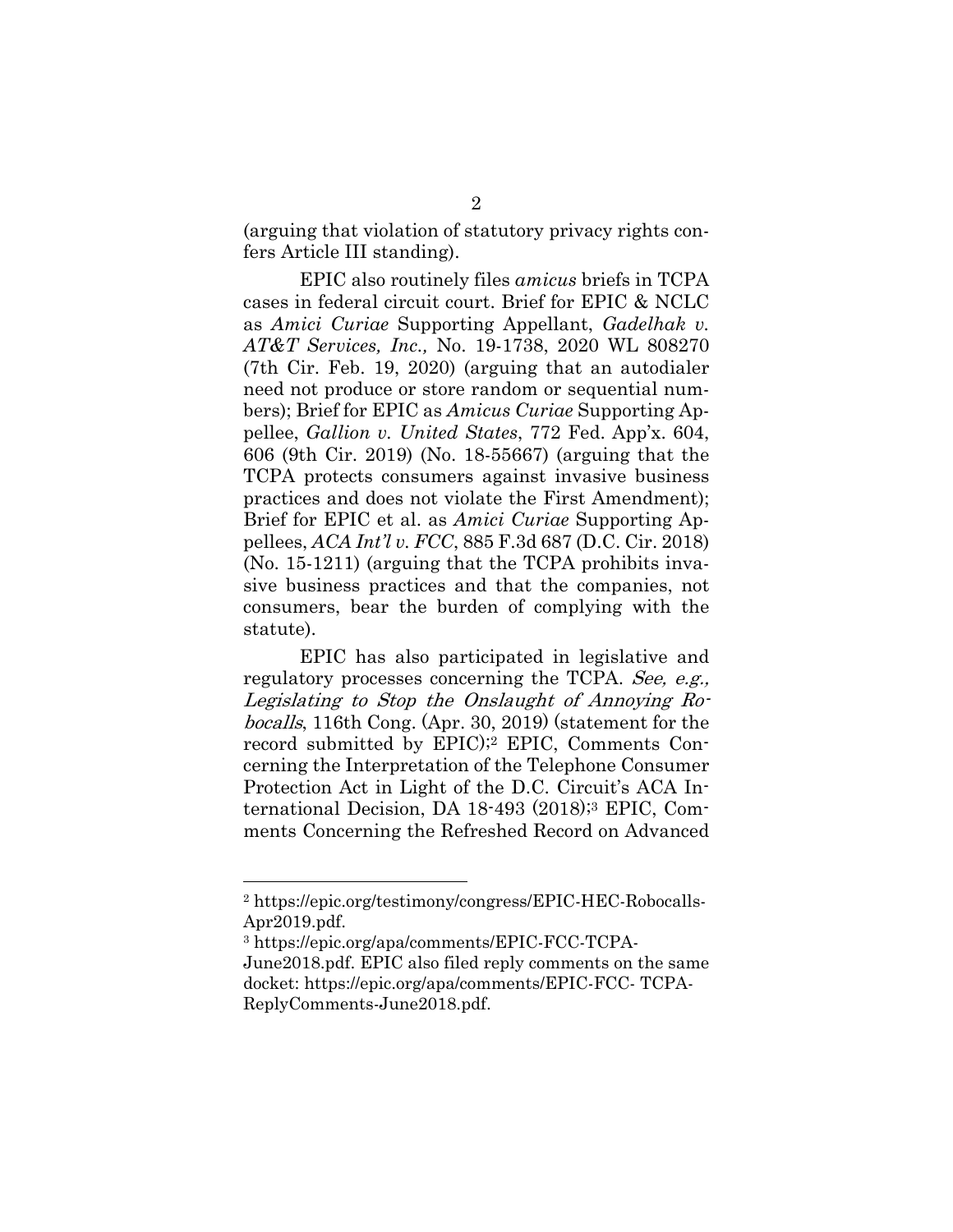Methods to Target and Eliminate Unlawful Robocalls, CG 17-59 (2018).4

EPIC's brief is joined by the following distinguished experts in law, technology, and public policy.

#### **Legal Scholars and Technical Experts**

Anita L. Allen

Henry R. Silverman Professor of Law, Professor of Philosophy, University of Pennsylvania

Danielle Keats Citron

Professor of Law, Boston University School of Law; Vice President, Cyber Civil Rights Initiative

David J. Farber

Adjunct Professor of Internet Studies, Carnegie Mellon University; Former Chief Technologist, FCC

#### Hon. David Flaherty

Former Information and Privacy Commissioner for British Columbia

#### Addison Fischer

Founder, Verisign Inc.

#### Woodrow Hartzog

Professor of Law and Computer Science, Northeastern University School of Law

## Rush D. Holt

Former Member of Congress; Former CEO, American Association for the Advancement of Science

<sup>4</sup> https://epic.org/apa/comments/EPIC-FCC-Robocalls-Refresh-Sept2018.pdf.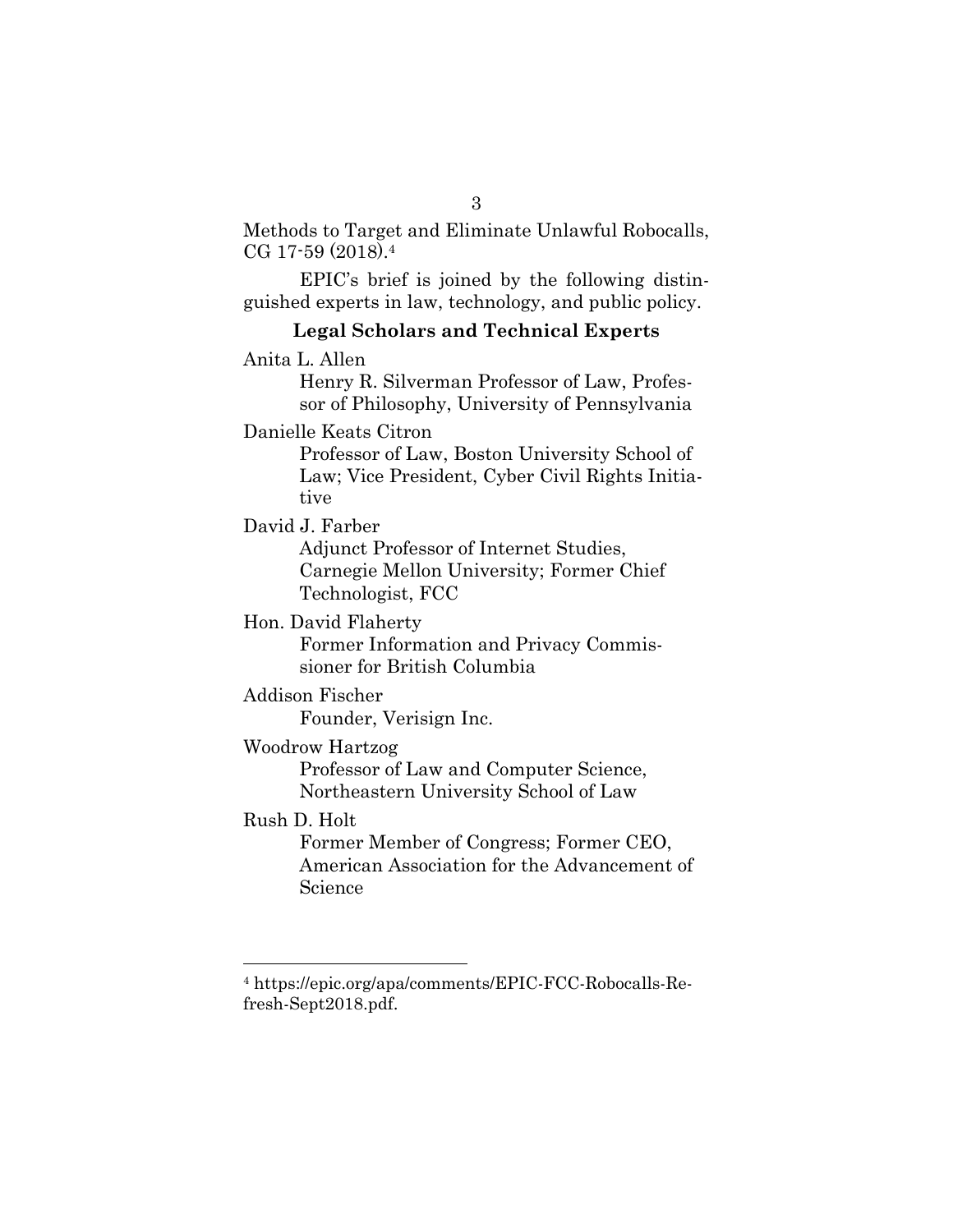Jeff Jonas CEO, Senzing; Former IBM Fellow & Chief Scientist of Context Computing, IBM Len Kennedy EPIC Advisory Board Member Lorraine Kisselburgh Fellow, Center for Education and Research in Information Security, Purdue University; Chair, Technology Policy Council, Association for Computing Machinery Gary T. Marx Professor Emeritus of Sociology, MIT Peter G. Neumann Chief Scientist, SRI International Computer Science Lab Helen Nissenbaum Professor, Cornell Tech Information Science Deborah C. Peel, M.D. President of Patient Privacy Rights Frank Pasquale Professor of Law, Brooklyn Law School Bilyana Petkova Yale ISP Affiliate Scholar Bruce Schneier Fellow and Lecturer, Harvard Kennedy School Sherry Turkle Abby Rockefeller Mauzé Professor of the Social Studies of Science and Technology, MIT Paul Vixie Inventor, MAPS RBL, the Internet's first reputation system (1996)

4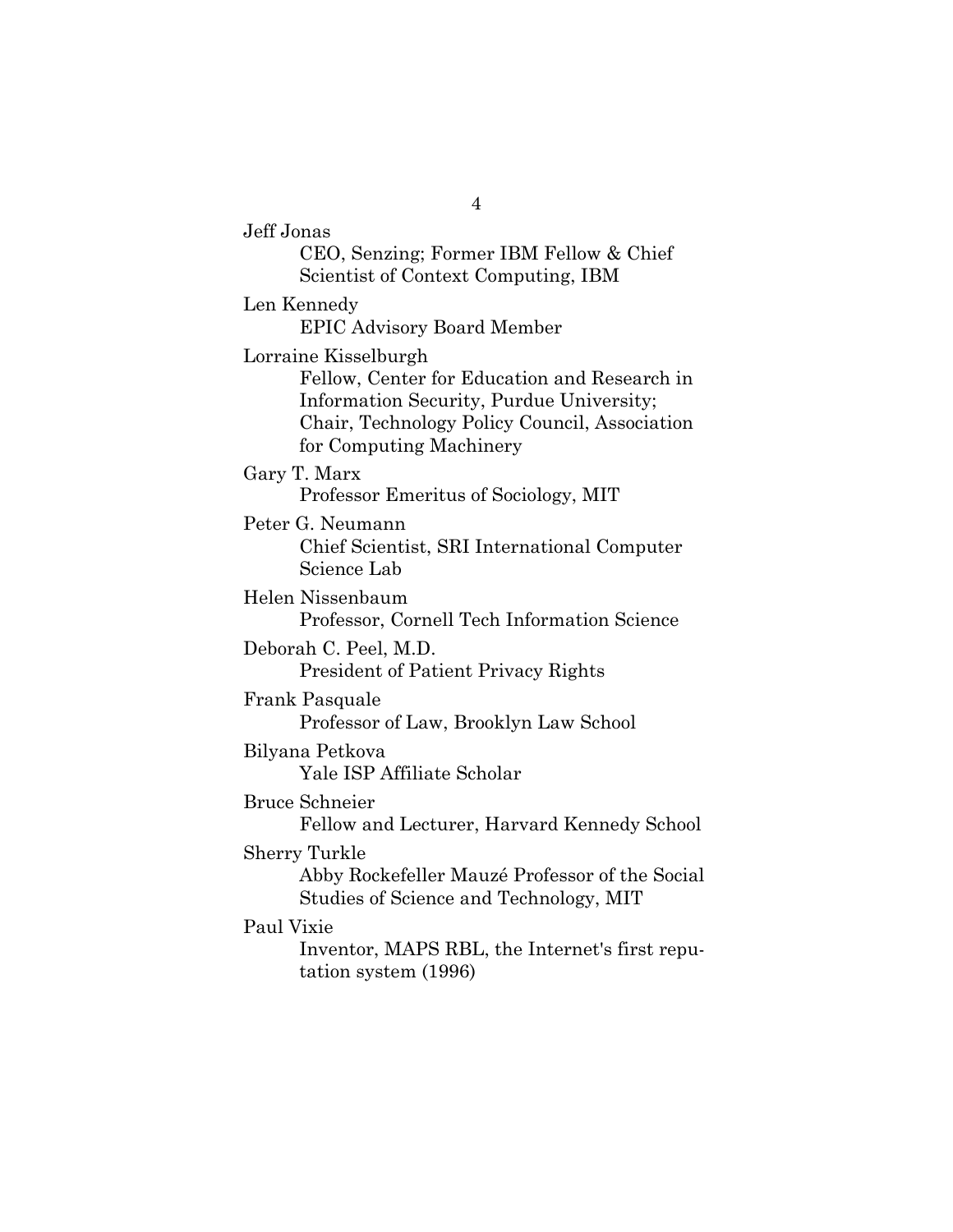Jim Waldo Gordon McKay Professor of Computer Science, Harvard University Ari Ezra Waldman Professor of Law and Computer Science, Northeastern University Shoshana Zuboff Charles Edward Wilson Professor of Business Administration, Emerita, Harvard Business School (Affiliations are for identification only)

5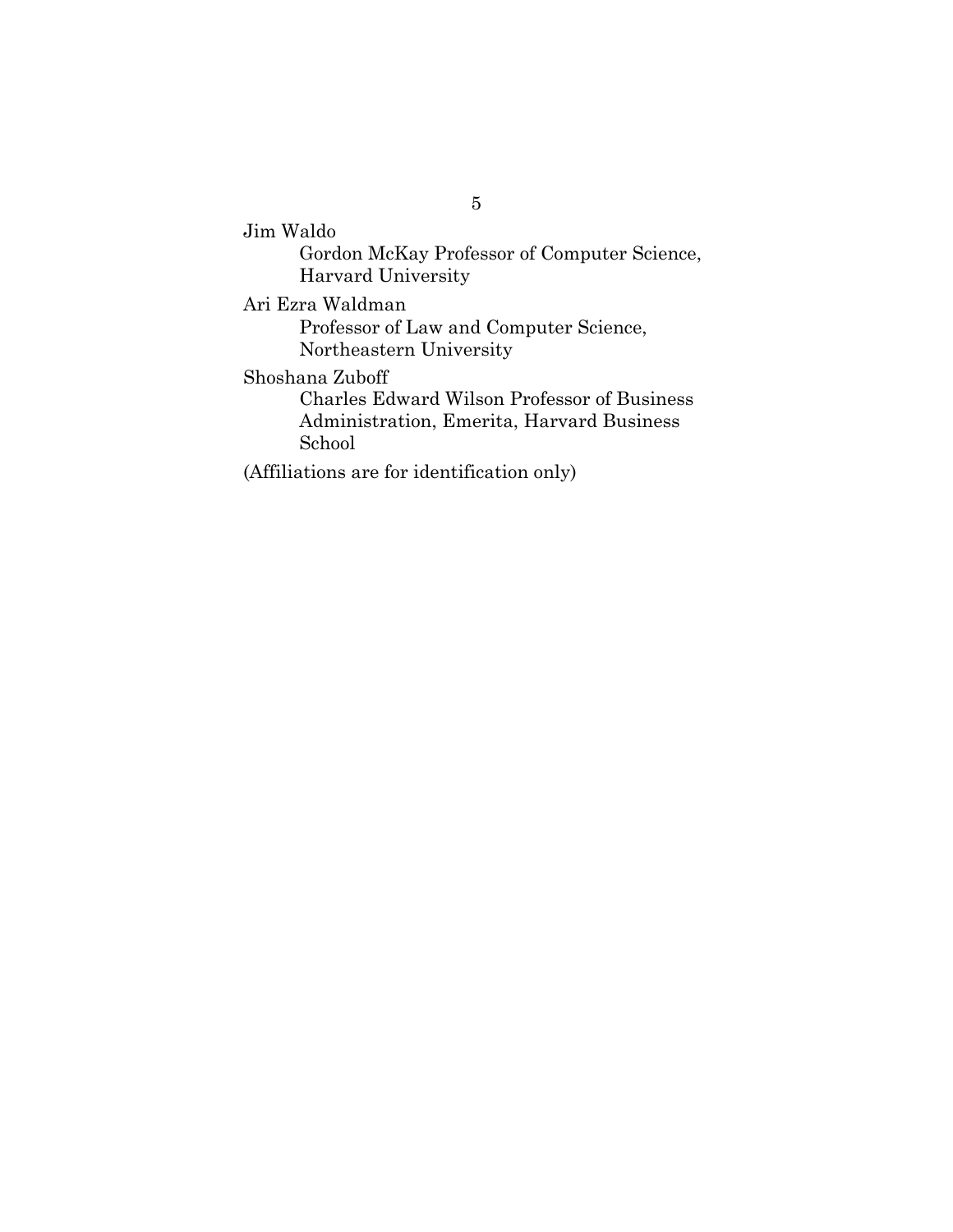#### **SUMMARY OF THE ARGUMENT**

The Telephone Consumer Protection Act ("TCPA") restricts use of systems that can be used to send calls to millions of cell phone users without their consent. When Congress enacted the TCPA, it rightly labeled these computer-dialed calls—or "robocalls" the scourge of modern civilization. In particular, Congress found that robocalls interrupted family and leisure time, and required that any robocall with a prerecorded message or artificial voice could only be made with the called party's prior express consent. When a live agent was on the line, Congress decided that landline subscribers should have the right to opt-out of future calls. But Congress chose to give cell phone subscribers greater protections because of the substantial burdens imposed by unwanted calls—especially the burdens on individual privacy. The record before Congress contained numerous accounts of the heightened privacy invasion caused by robocalls to mobile devices and special purpose phones. The text, structure, and purpose of the autodialer restriction demonstrate that Congress was concerned above all else with protecting the privacy of cell phone users from the scourge of robocalls. Congress gave no indication that the type of autodialer used had any impact on the privacy harm caused by the call; what mattered was that the caller used a mass dialing system to make unwanted calls without the called party's consent.

In the three decades since the TCPA's enactment, the privacy harms from unwanted calls to cell phones have gotten much worse. Unwanted calls interrupt us every day and disrupt every aspect of our lives. You may well get interrupted by a robocall as you read this brief! Nearly every American carries a cell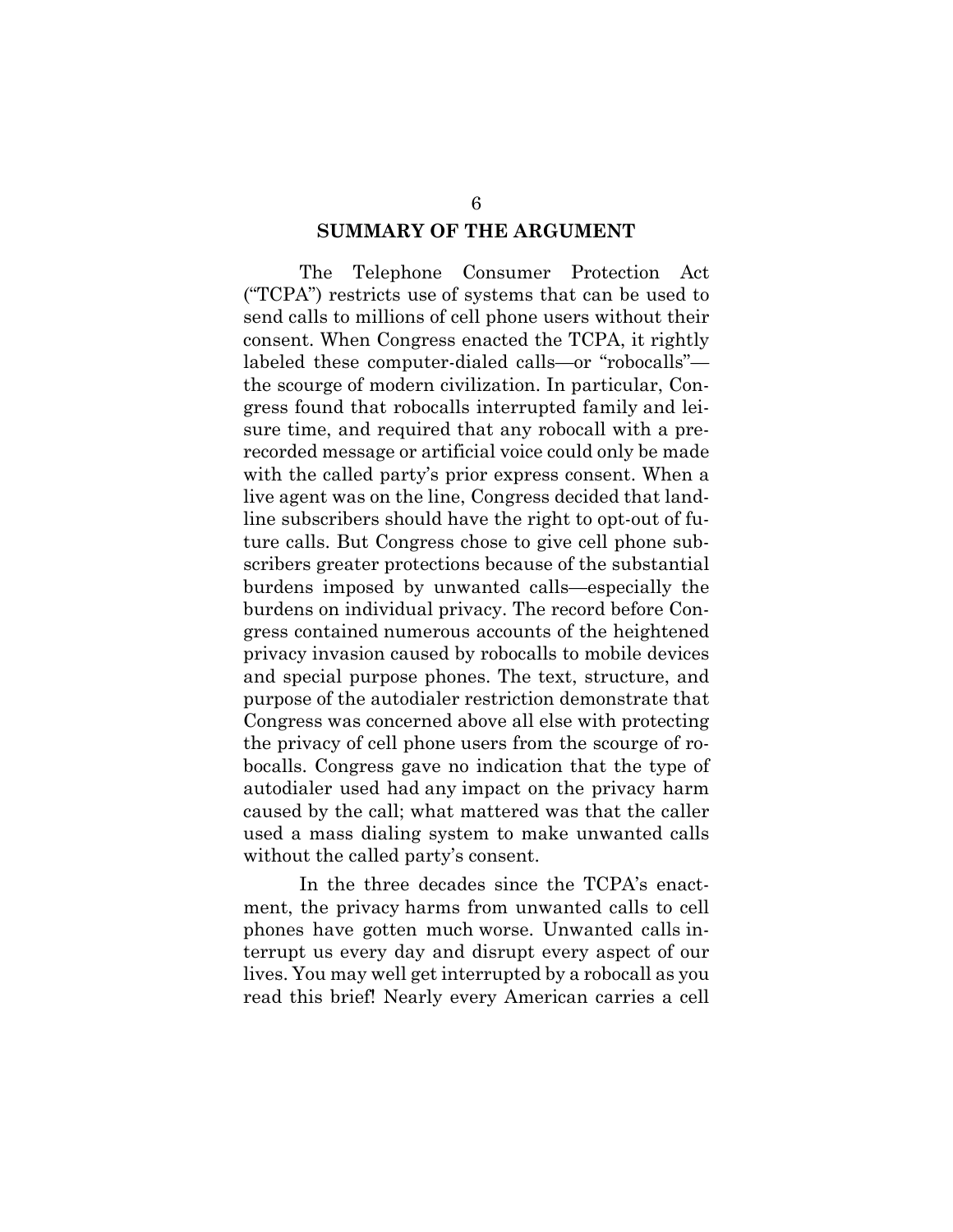phone with them everywhere they go. And cell phones are no longer just used for calls; users rely on their phones to complete a wide variety of personal, educational, and work tasks. Increasingly, users ignore calls from unknown numbers to avoid unwanted calls sometimes with disastrous results. Robocalls are also one of the top consumer privacy complaints each year in the United States. Congress recently took action to strengthen, not weaken, robocall prohibitions.

A broad interpretation of the TCPA's autodialer restriction is necessary to curtail unwanted calls to cell phones. Companies now have access to an unprecedented amount of information about individuals, including their telephone numbers and consumption profiles. The proliferation of data brokers and data breaches have led consumers to rightly feel that they have lost control of their personal data. The TCPA is one of the few laws that gives individuals direct control over companies' use of their data. But the problem of unwanted automated calls has grown exponentially in recent years as new systems have made it easier and cheaper than ever to use mass dialing systems. The modern equivalent of the prerecorded or artificial voice robocall, prewritten autodialed text messages, are not only cheap and easy to send en masse, but cause the same kind of frustration as a prerecorded or artificial voice call. The TCPA is an important tool to limit the overwhelming privacy invasions caused by these unwanted automated calls, and the ban should be interpreted in a way that actually limits mass dialing without user consent.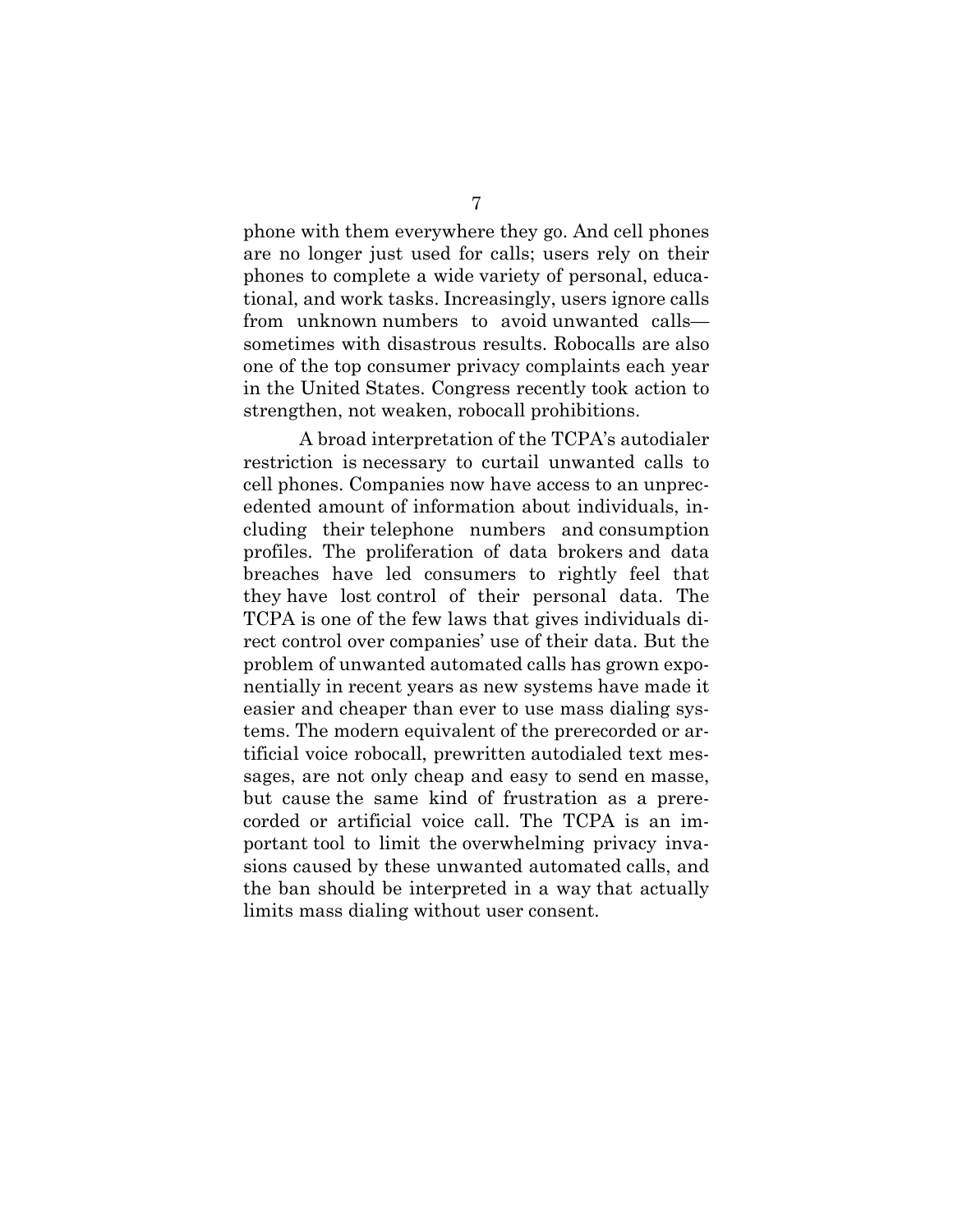#### **ARGUMENT**

To paraphrase Justice Kavanaugh, if there is one thing that unites Americans, it is "their disdain for robocalls." *Barr v. Am. Ass'n of Political Consultants, Inc.,* 140 S. Ct. 2335, 2343 (2020). Thankfully, "[f]or nearly 30 years, the people's representatives in Congress have been fighting back." *Id.* The TCPA's robocall restriction "proscribes *tens of millions* of wouldbe robocalls that would otherwise occur *every day*." *Id.* at 2348 (emphasis in original). In other words, robocalls are the flood water; the TCPA is the levy.

Now, just a few months after preserving the TCPA's broad robocall restriction in *Barr*, the Court is being asked to significantly narrow the scope of the law's protection. The interpretation of automated telephone dialing system offered by the Defendant is completely unmoored from the structure and purpose of the law. As the Court made clear in *Barr*, the underlying interest of the robocall restriction is to protect "consumer privacy." *Id.* at 2348. Narrowing the autodialer definition would not protect privacy. Instead, it would put the most widely used mass dialing systems outside the scope of the TCPA, allowing callers to inflict privacy harms on the "tens of millions of consumers who would be bombarded every day with nonstop robocalls." *Id.* at 2356.

The TCPA was not a targeted attack on a limited set of the mass dialing systems in use in 1991—it was a comprehensive restriction. Congress enacted the TCPA as a "very broad restriction on robocalls." *Id.* at 2348. Congress was concerned, above all else, with the rapidly decreasing cost and increasing volume of calls that companies could make using automated systems that required little or no human intervention.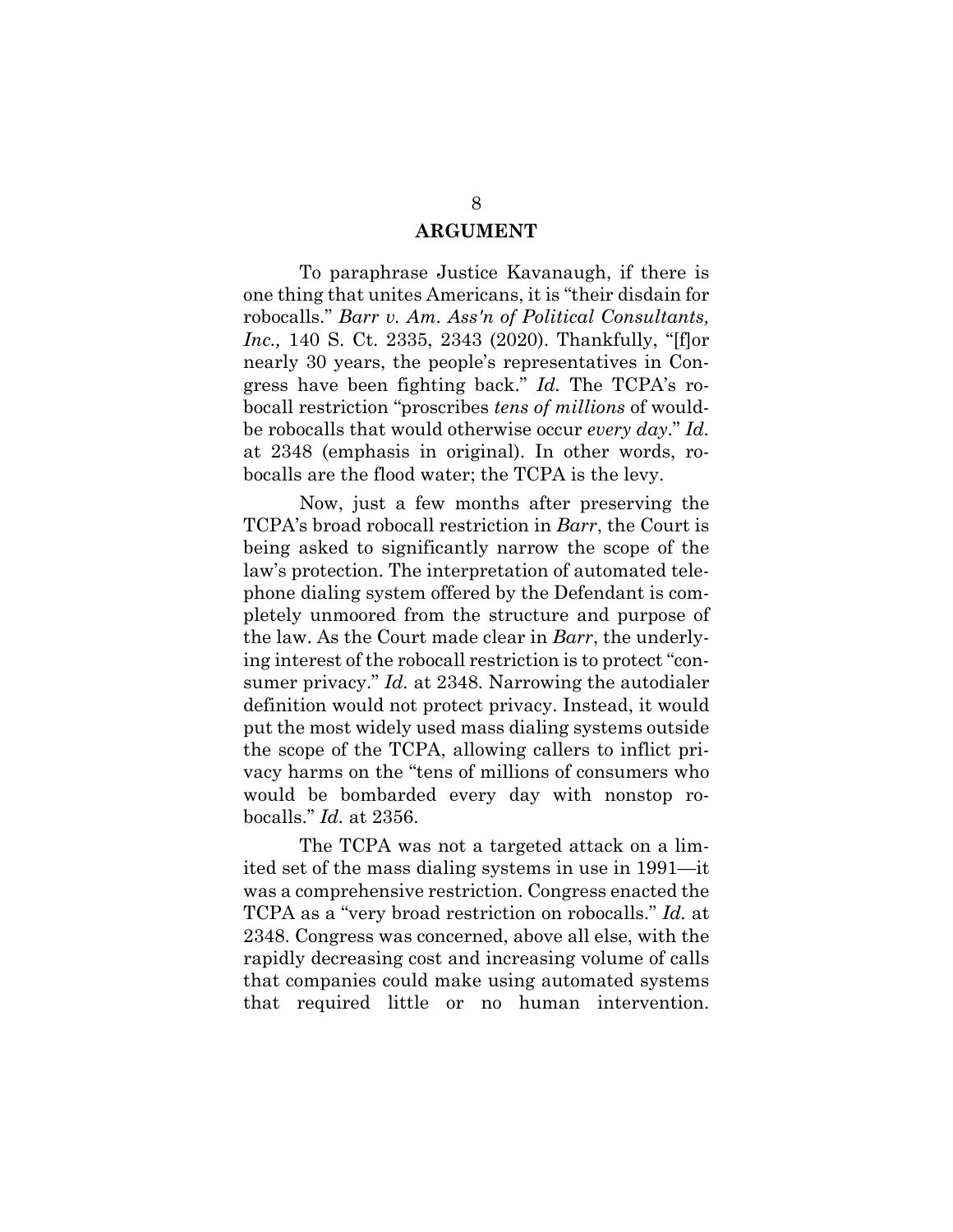Congress knew that companies were beginning to use sophisticated database systems to automatically call millions of individuals. States had already begun to regulate the use of these systems. No one denies that one of the purposes of the TCPA and other robocall laws was to regulate the use of dialing systems that relied upon random or sequential number generators. But nothing in the text or legislative history of the TCPA indicates that Congress intended to regulate *only* this narrow set of autodialers.

The TCPA is a broad statute that codifies the presumption that individuals do not want to receive unsolicited robocalls. Congress created broad prohibitions on many different types of robocalls with only a few, narrow statutory exemptions. Congress also delegated to the FCC authority to promulgate rules to specify other narrow exemptions in the future for calls that do not invade privacy. It would thus be inconsistent with the text and overall structure of the TCPA to narrowly interpret the cell phone autodialer prohibition. If businesses feel that the autodialer restriction is too broad, they can ask Congress to amend the statute or petition the FCC to create a special exemption. As President George H.W. Bush said in his statement on signing the TCPA, the law "gives the Federal Communications Commission ample authority to preserve legitimate business practices" and "flexibility to adapt its rules to changing market conditions." Presidential Statement on Signing the Telephone Consumer Protection Act of 1991, 27 Weekly Comp. Pres. Doc. 1877– 78 (Dec. 20, 1991). Even if the Court shares concerns about the broad reach of the autodialer prohibition, the Court should not bypass the "crystal clear" instruction from "the people's representatives" that the FCC, and not the Courts, grant exemptions under the TCPA.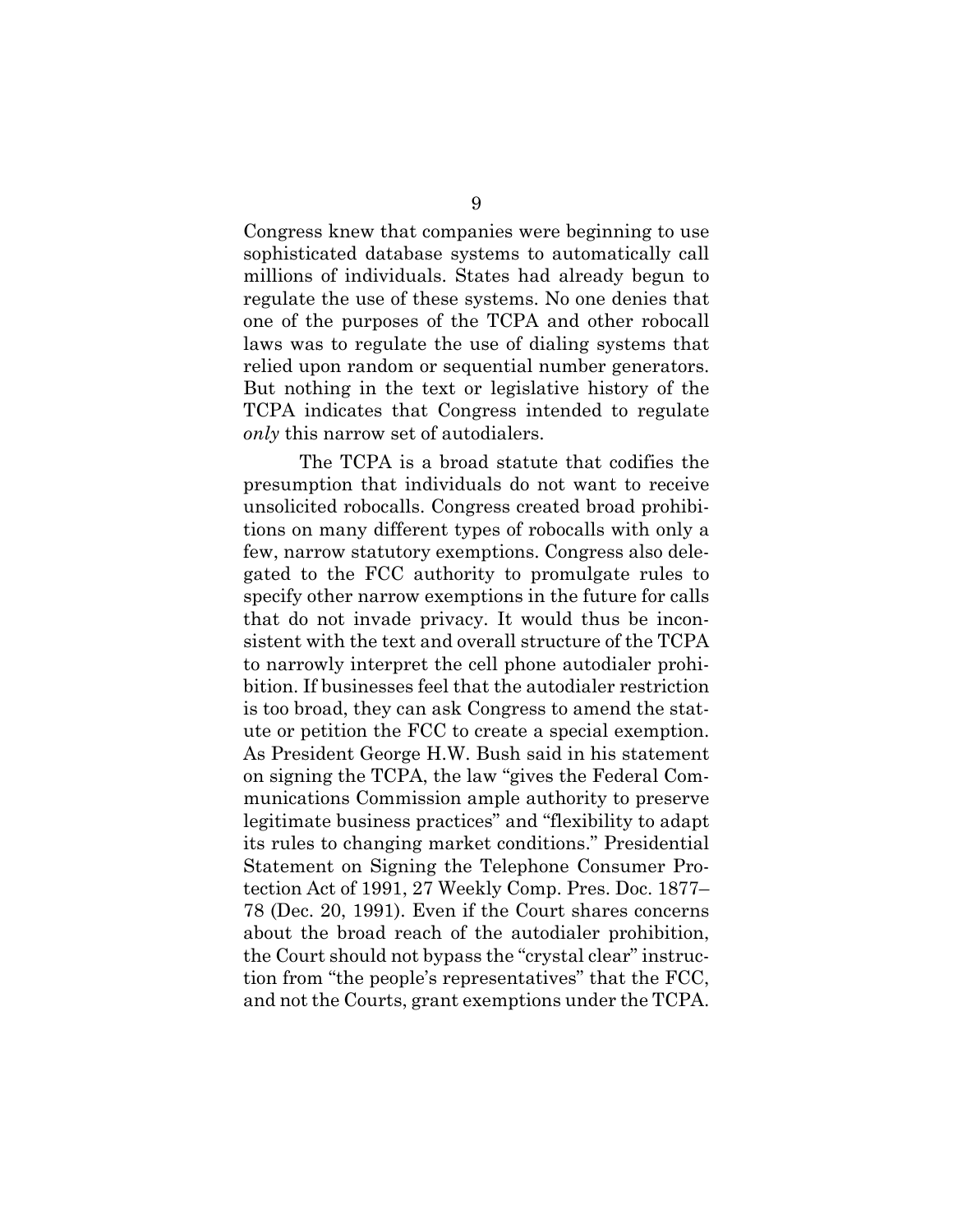## **I. Congress recognized that a broad restriction on unsolicited autodialed calls was necessary to prevent privacy harms to cell phone users.**

Congress was clear when it enacted the TCPA that the autodialer restriction protects user privacy. The privacy harms caused by unsolicited calls, which are discussed at length in the statutory findings and legislative history, do not depend on the specific type of autodialer used to make the call. The purpose of the TCPA was to limit mass dialing because of the harms it caused to individuals. The harms are similar whether the robocalls are made to home phones or to cell phones. Indeed, cell phones are frequently used in the home—or wherever the user happens to be at the moment. But the decision to ban all robocalls to cell phones—as opposed to only robocalls made with a prerecorded message—reflects Congress's determination that cell phone users require *more* protection than residential landline users. Congress saw that the privacy invasion caused by robocalls to mobile devices was uniquely harmful precisely because individuals carry these devices with them wherever they go. And autodialers were found to be particularly harmful to privacy because they dramatically lowered the cost of making high volume calls. The TCPA was meant to fill the gap between state privacy protections and the out of state robocaller problem—and a narrow autodialer definition would have undercut this purpose.

## **A. The autodialer restriction protects important privacy interests.**

This Court has recognized that the primary interest underlying the TCPA is privacy. *Barr*, 140 S. Ct. at 2348; *Mims v. Arrow Fin. Servs., LLC*, 565 U.S. 368,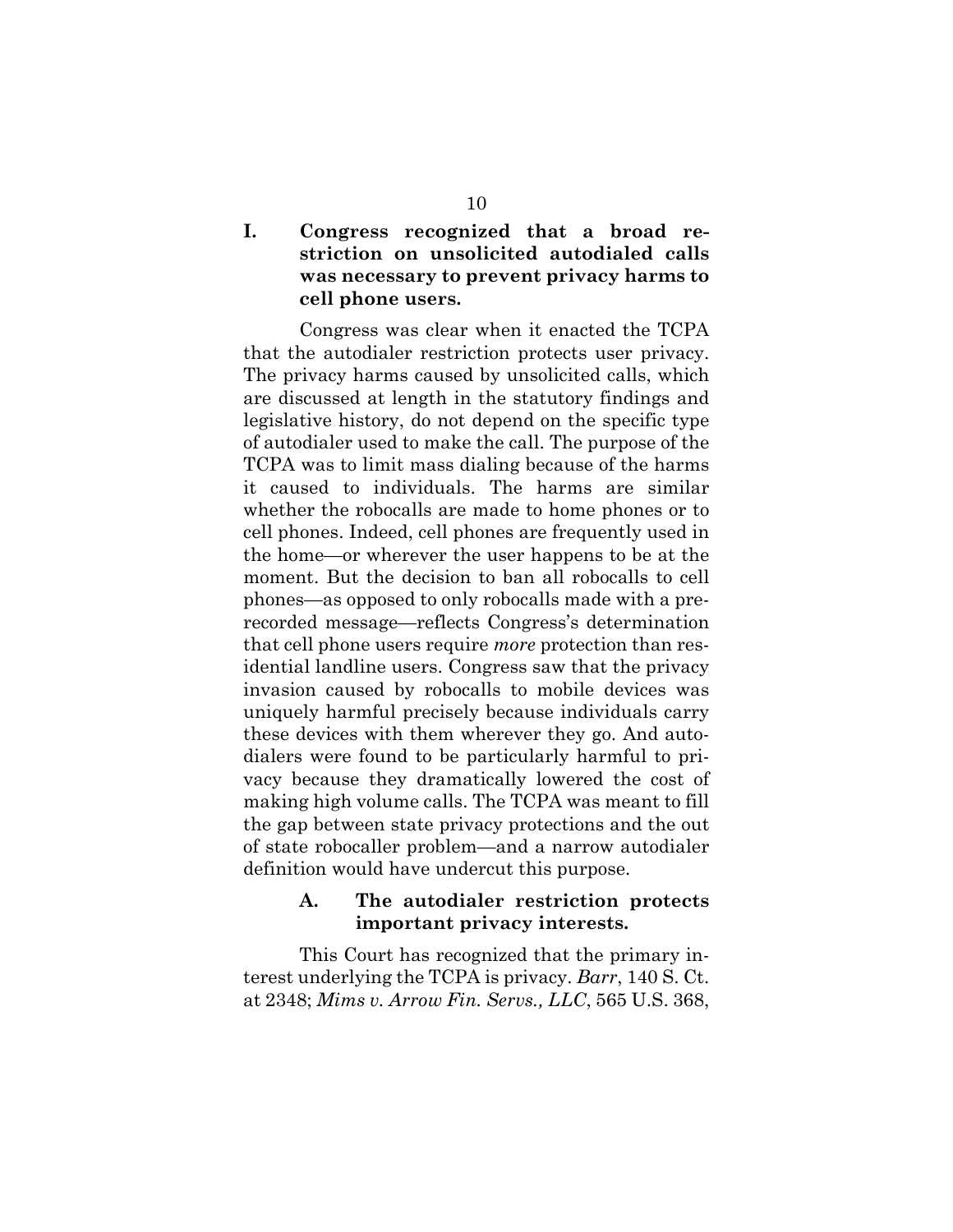383 (2012). The key privacy harm is the interruption and disruption of daily life caused by an unwanted call. Other harms, such as the monetary cost of incoming calls to cell phone users, may have played some role in the stronger prohibition on calls to cell phones. But the TCPA's text makes clear that even where no additional monetary cost is imposed, unsolicited calls to cell phones are prohibited. Privacy, and not monetary costs or service disruptions, also motivated other elements of the robocall ban, including the prohibition on autodialed calls to hospital patient rooms.

Robocalls inflict a privacy harm by interrupting our lives. As Rep. Markey, a leading sponsor of the TCPA, explained, "[t]he telephone is an insistent master—when it rings we answer it." *Telemarketing Practices: Hearing Before the Subcomm. on Telecomms. & Fin. of the H. Comm. on Energy & Commerce on H.R. 628, H.R. 2131, & H.R. 2184*, Ser. No. 101-43, at 1 (1989) [hereinafter May 1989 Hearing]. Sen. Hollings, another leading sponsor of the TCPA, called robocalls "the scourge of modern civilization. They wake us up in the morning; they interrupt our dinner at night; they force the sick and elderly out of bed; they hound us until we want to rip the telephone right out of the wall." *Barr,* 140 S. Ct. at 2344 (quoting 137 Cong. Rec. 30821 (1991)). A witness in a committee hearing called robocalls "telephone terrorism," *S. 1462, The Automated Tel. Consumer Prot. Act of 1991: Hearing Before the Subcomm. on Commc'ns of the S. Comm. on Commerce, Sci., & Transp.*, S. Hrg. 102-960, at 8 (1991) [hereinafter July 1991 Hearing] (statement of Steve Hamm, Administrator, South Carolina Department of Consumer Affairs), a framing which Sen. Hollings subsequently borrowed. *Computerized Telephone Sales Calls & 900 Serv.: Hearing Before the Comm. on*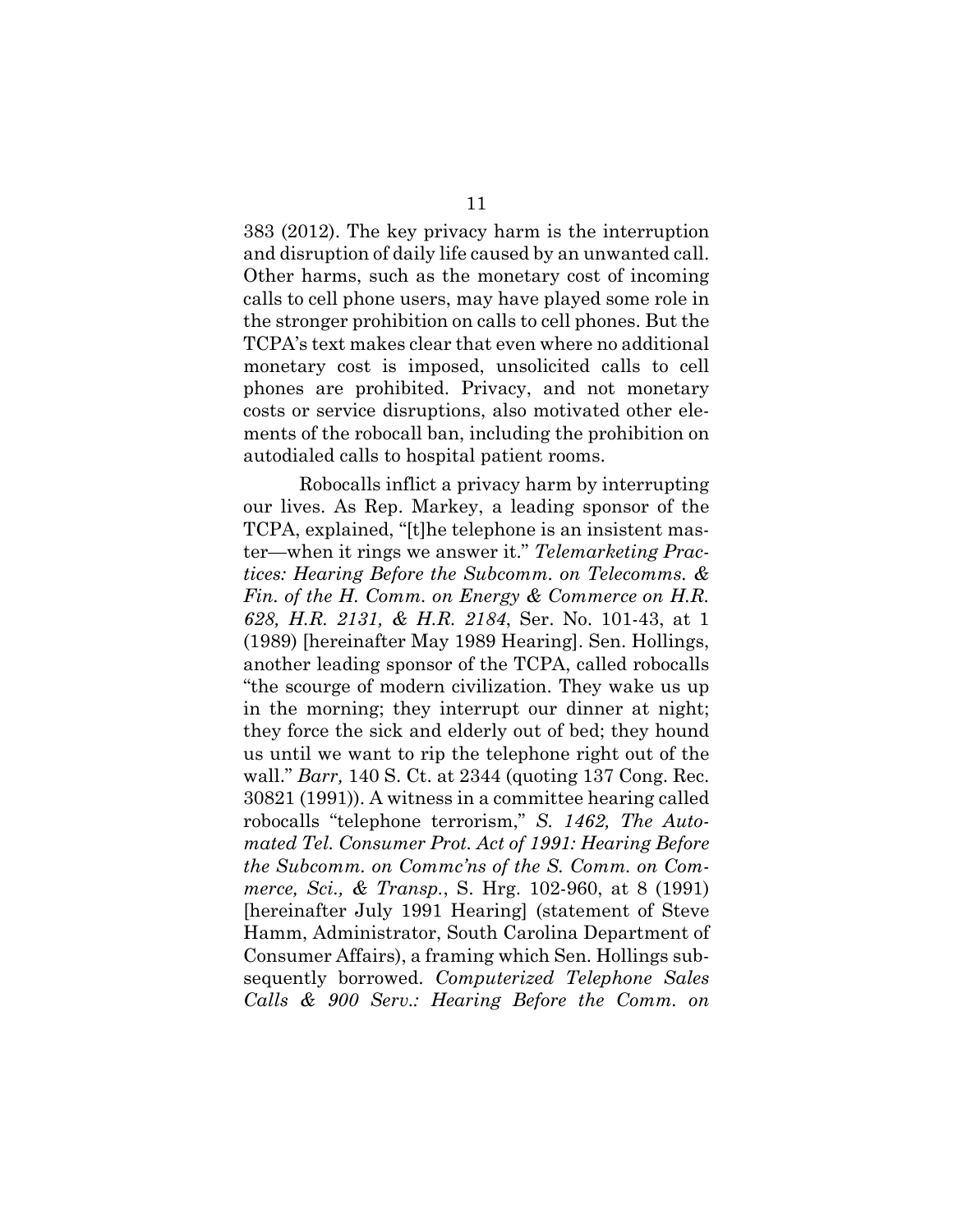*Commerce, Sci., & Transp.,* S. Hrg. 102-918, at 1 (1991) [hereinafter Oct. 1991 Hearing] (opening statement of Sen. Hollings). Owning a telephone was "a basic necessity of life," but it did not "give the world the right and privilege to assault the consumer with machine-generated telephone calls." 137 Cong. Rec. 30821 (1991).

Congress traced the privacy harm caused by robocalls to the unwanted nature of the call. When the phone "rings to deliver unsolicited advertising, it is invading [our] privacy." *Id.* One of the Senate reports noted that "only one-tenth of 1 percent of the population 'likes' to receive unsolicited calls." S. Rep. No. 102- 177 (1991), at 2 (1991). This evidence led the bill's sponsors to adopt a presumption that individuals did not want to receive unsolicited calls, and the requirement that callers obtain prior express consent before they used an autodialer. *See* Oct. 1991 Hearing at 53 (exchange between Steve Hamm and Sen. Hollings); Oct. 1991 Hearing at 57 (exchange between Ismael R. Norris and Sen. Hollings). As Sen. Hollings remarked, the infinitesimal number of individuals who want to receive robocalls "is no justification for allowing these calls to ruin the lives of the rest of us." 137 Cong. Rec. 30821 (1991).

Congress repeatedly emphasized that the purpose of the TCPA was to protect Americans from these privacy invasions. Congress never articulated any reason to limit that prohibition to dialers that *use* random or sequential number generators. Congress found more broadly that "unrestricted telemarketing" was "an intrusive invasion of privacy," TCPA §2, ¶5, and consumers were "outraged" by the "proliferation of intrusive, nuisance calls," TCPA §2, ¶6. Businesses also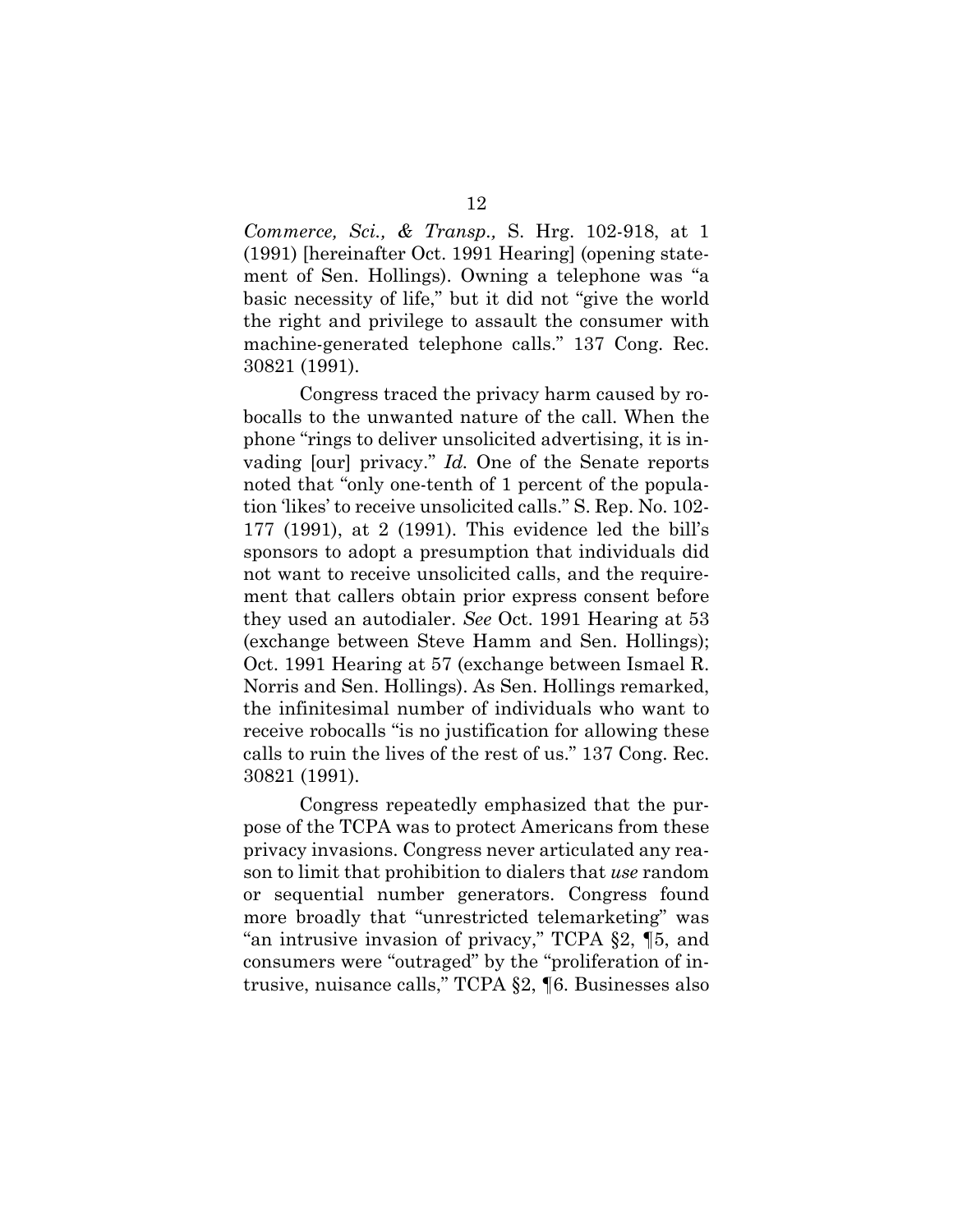complained that robocalls were a "a nuisance and an invasion of privacy" no matter their content or the identity of the caller. TCPA §2, ¶¶10, 14. The TCPA's restrictions balanced "individuals' privacy rights, public safety interests, and commercial freedoms of speech and trade." TCPA §2, ¶9. Congress chose to ban robocalls absent prior express consent because that was "the only effective means of protecting telephone consumers from this nuisance and privacy invasion." TCPA §2, ¶12. And the FCC's authority to exempt calls from the restriction was to be based on whether the calls "are not considered a nuisance or invasion of privacy." TCPA §2, ¶13.

The text and structure of the TCPA support the conclusion that its cell phone autodialer restriction should be read broadly to protect privacy. Congress delegated rulemaking authority to the FCC to create new, narrow exemptions for calls made to cell phones, but only when those calls did not threaten the privacy interests at stake. The FCC has the authority to exempt calls to cell phones only when the calls are not charged to the called party and "subject to such conditions as the Commission may prescribe as necessary in the interest of the privacy rights this section is intended to protect." 47 U.S.C.  $227(b)(2)(C)$ . The provision does not say that the FCC can exempt only artificial or prerecorded voice calls based on the privacy interests at stake. Nor does it say that the FCC should look to whether autodialed calls not charged to the called party cause service disruptions. The provision is a clear statement that Congress intended a broad prohibition on robocalls to cell phones even when those calls do not impose a monetary cost on users, and that the restriction on robocalls to cell phones *as a whole* is fundamentally about protecting privacy.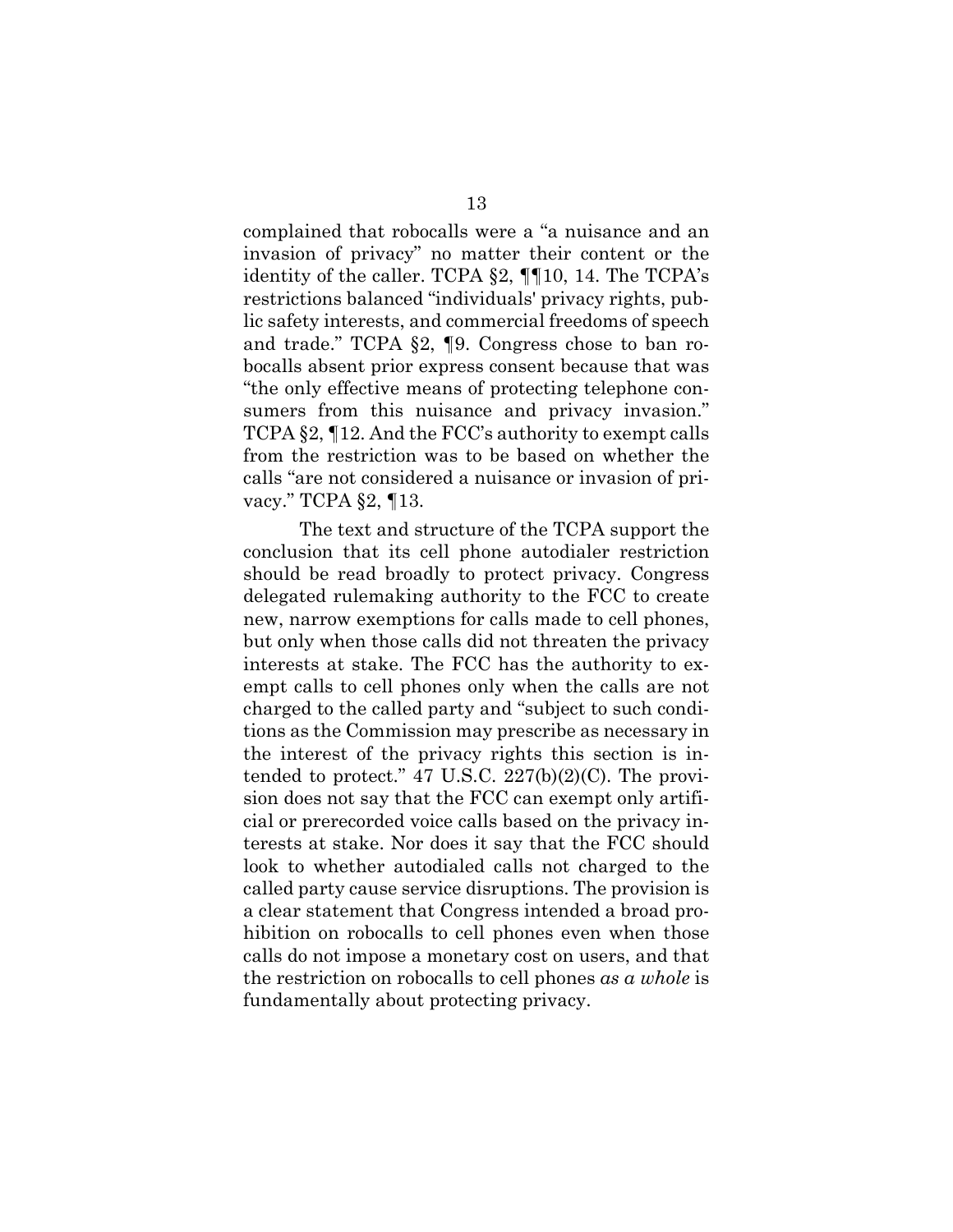The record before Congress also contained evidence that the privacy harms to mobile device users were especially acute because users carried these devices with them wherever they went. During one committee hearing, the head of a paging and cellular service company stated that unsolicited robocalls could interrupt during "wholly inappropriate" times. *Telemarketing/Privacy Issues: Hearing Before the Subcomm. on Telecomms. & Fin. of the H. Comm. on Energy & Commerce on H.R. 1304 & H.R. 1305*, Ser. No. 102-9, at 113 (1991) [hereinafter April 1991 Hearing] (statement of Michael J. Frawley, President, Gold Coast Paging). The executive recounted the story of a doctor "whose commiseration with bereaved family members at the deathbed of a patient was interrupted by a loud and obnoxious sales pitch" from his pager. *Id.* In a subsequent hearing, another paging service head agreed that unsolicited marketing calls to cell phones and pagers were "not only disruptive, but wholly inappropriate." July 1991 Hearing (statement of Thomas Stroup, President, Telocator). Another witness, who was an attorney, expressed concern about his beeper going off in court. Oct. 1991 Hearing at 62 (statement of Joseph Rosen). During one hearing, a witness's pager went off—and because there was no number or message, he announced that it was, most likely, an automatic dialer. Oct 1991 Hearing at 18 (statement of Steve Hamm, Administrator, South Carolina Department of Consumer Affairs). Sen. Hollings retorted that "rather than getting a wonderful assistance, then you have really bought yourself a nuisance." *Id.* (statement of Sen. Hollings).

The only hearing witness to speak at length from the perspective of a cell phone user identified privacy as the primary harm caused by robocalls. The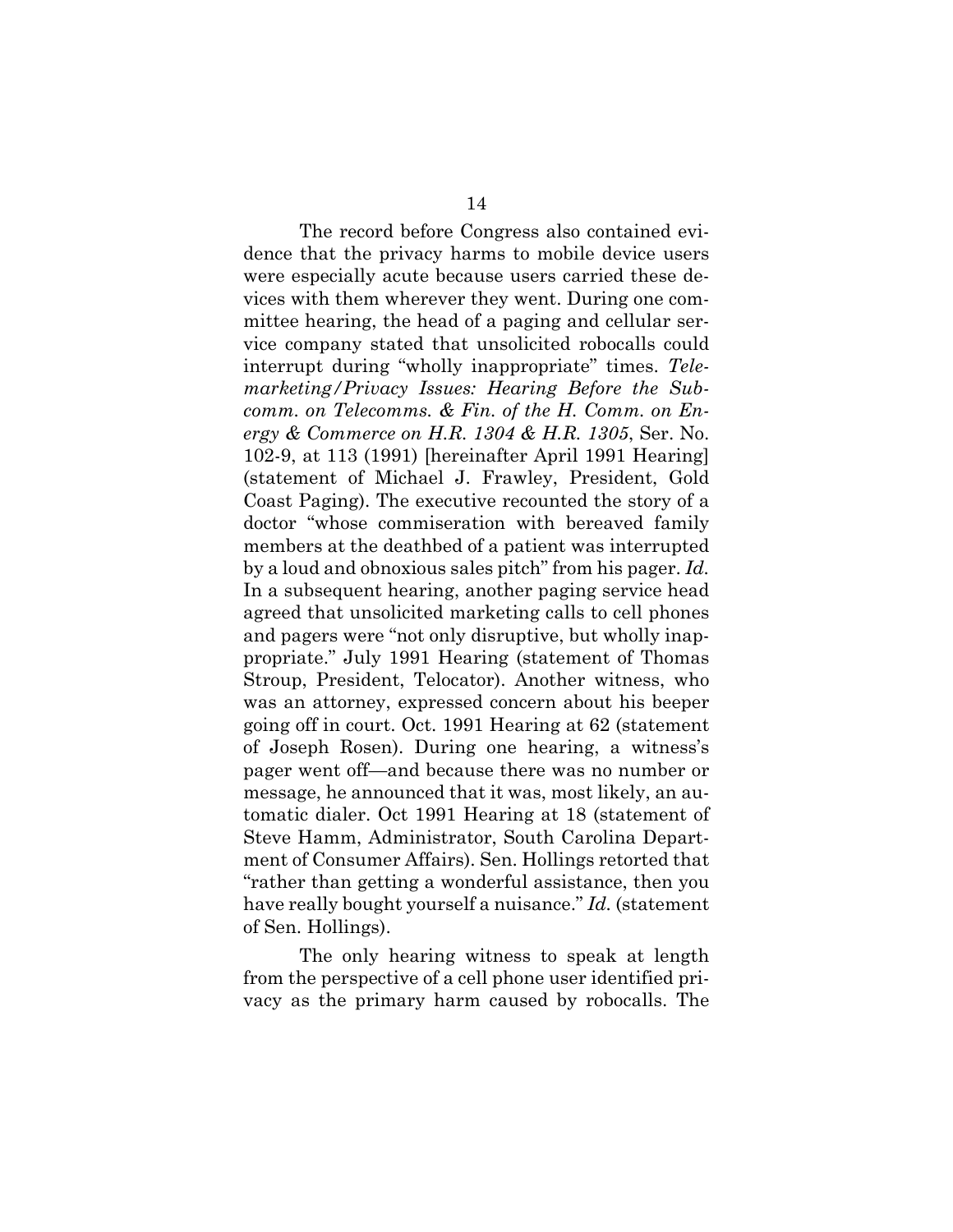witness, who ran a burglar alarm service, explained that his business spent thousands of dollars purchasing cell phones so that the employees could always be available to customers experiencing problems with their systems. Oct. 1991 Hearing at 60 (statement of Leland Kelley). Robocalls were "aggravating" and, when placed at the same time as a legitimate customer's call, prevented the customer from getting through to service agents. *Id.* at 58.

Privacy was also clearly the primary motivation for banning autodialed calls to the rooms of hospital patients and others similarly situated. The record before Congress indicated that unsolicited robocalls were an "extreme nuisance" for patients recovering from illnesses or injuries, who would "go through great extremes to answer the phone." Oct 1991 Hearing at 15 (statement of Jerry Madden, Director of Telecommunications, Greenville Hospital System). One hospital administrator called it "sickening" that sick patients "be harassed" by robocalls. Oct. 1991 Hearing at 55 (statement of James M. Faircloth, Director, Security Services, Richland Memorial Hospital). The Department of Consumer Affairs in South Carolina received a complaint from a woman who had been in her room for two hours post-surgery when she struggled to answer a ringing phone only for it to be an "automatic dialed call." Oct 1991 Hearing at 10 (statement of Steve Hamm, Administrator, South Carolina Department of Consumer Affairs). During the hearing, Sen. Hollings announced that "we will have to include a provision to address the problems facing hospitals." Oct 1991 Hearing at 56 (statement of Sen. Hollings). The bill was subsequently revised to ban all autodialed calls to hospital patient rooms and others similarly situated. 137 Cong. Rec. S16204-01, 1991 WL 229525, at \*S16205-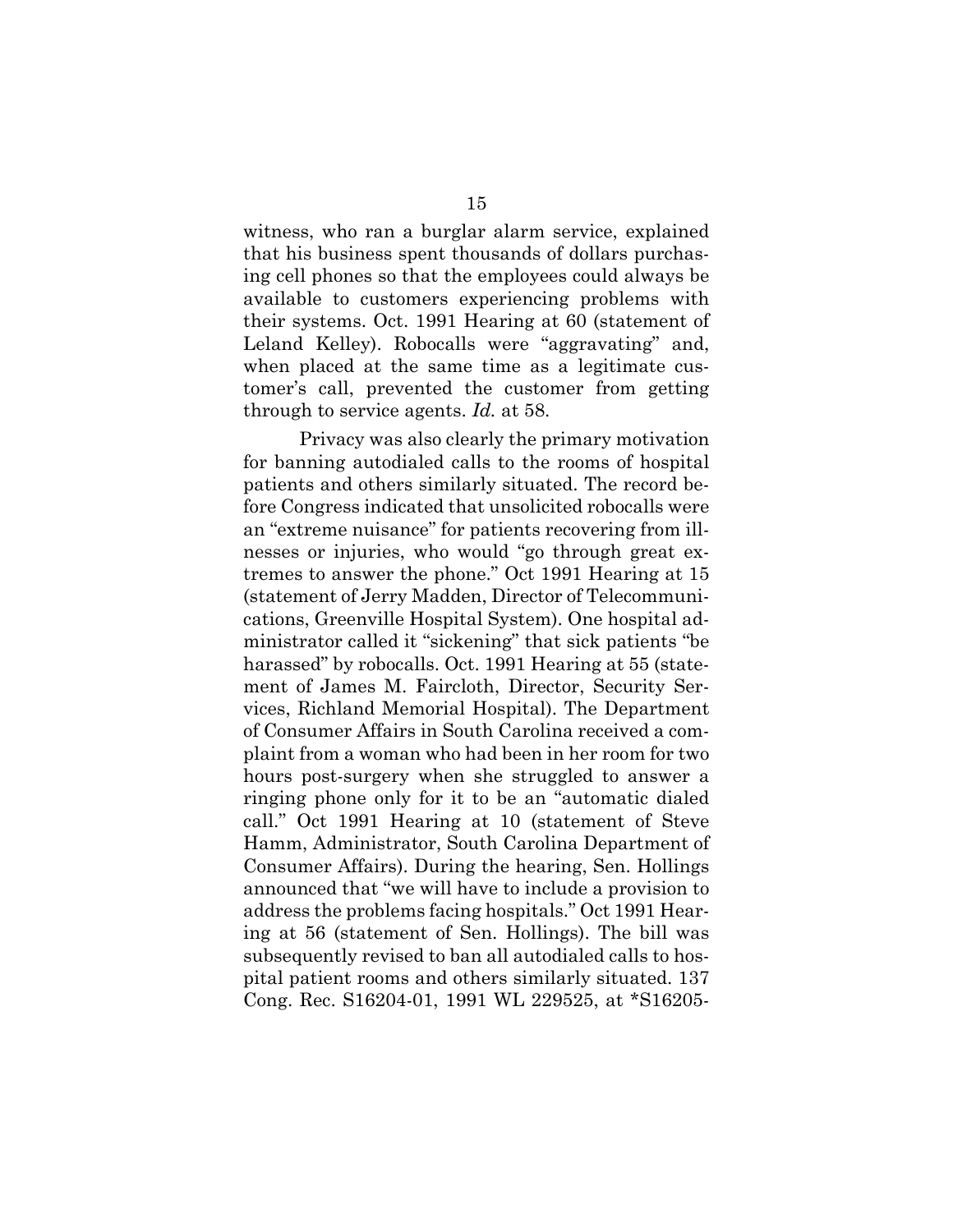06 (Nov. 7, 1991). Of course, today, it would be a patient's cell phone that would cause the disturbance. The harm remains the same.

## **B. High call volume and low costs of autodialing were Congress's primary motivations for regulating autodialers.**

Congress sought to regulate mass dialing systems in the TCPA because they could inflict the unwanted intrusions of ringing phones on a huge number of individuals at once. The evidence before Congress indicated that autodialers were used to make "millions of calls every day." H.R. Rep. No. 102-317, at 10 (1991). Congress learned that each device was able to "automatically dial as many as 1,000 phones per day." *Id.* With the help of computerized dialing systems, "over 300,000 solicitors call[ed] more than 18 million Americans, for an average of 60 calls per solicitor." H.R. Rep. No. 102-317, at 7. And telemarketers weren't the only ones making a massive volume of calls. The House Report also cited a Wall Street Journal report about stockbrokers making even *more* calls: "some 75,000 stockbrokers [made] some 1.5 billion calls a year roughly 80 calls per stockbroker per business day." H.R. Rep. No. 102-317, at 7.

Congress also found that the low costs of autodialing as compared to manual dialing were driving more and more companies to use autodialers. The House Report described the problem as "rapidly decreasing telecommunications costs coupled with nationwide business use of sophisticated, computer driven telemarketing tools" causing the "frequency and number of unsolicited telemarketing calls [to] increase markedly." H.R. Rep. No. 102-317, at 6. The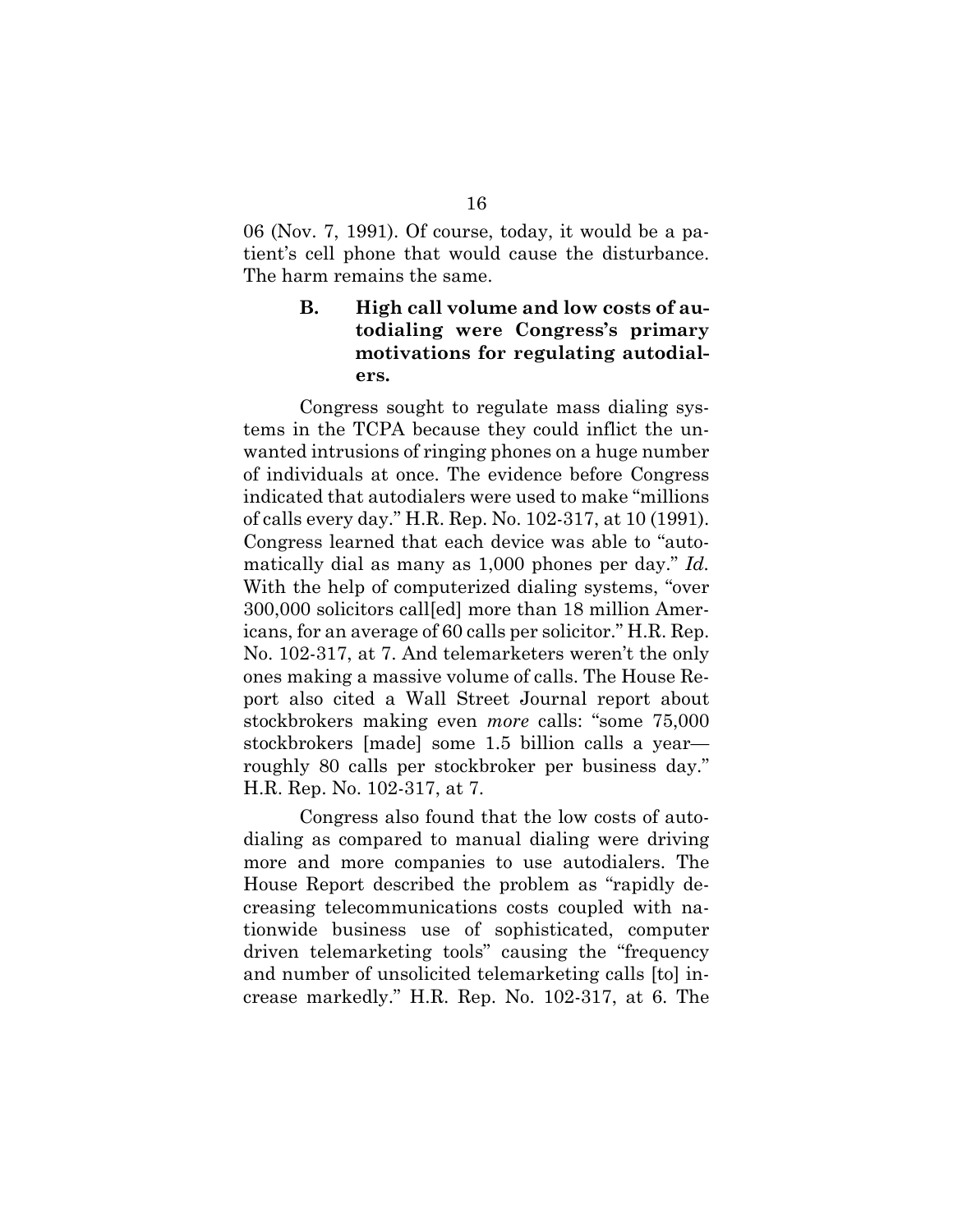Senate Report explained that the "costs of telemarketing have fallen" with the "the advent of automatic dialer" systems. S. Rep. No. 102-178, at 2 (1991). Automatic dialing systems allowed companies to get their message out "without incurring the normal cost of human intervention." H.R. Rep. No. 102-317, at 6.

Congress was aware that predictive dialers were key to reducing costs for companies doing high volume calls with "live" agents. Companies would use computers to "dial[] the telephone number of [a] prospective customer and transfer[] the call to the next available telemarketing service representative." H.R. Rep. No. 102-317, at 9. Autodialers used by "live" agents "reduce[d] the amount of time that each person must spend dialing numbers and waiting for the call to be answered." S. Rep. No. 102-177, at 3. As a result, "a telemarketer may only employ three persons for every six automatic dialers because of the high proportion of calls that are never answered." *Id.* A witness during a Senate committee hearing testified that "between 30 and 40 percent of national telemarketing firms" were using predictive dialers at the time. July 1991 Hearing at 16 (statement of Robert Bulmash, Private Citizen, Inc.). The witness noted that companies "want live people on the phone to go through as many folks as they can in the shortest period of time to increase their efficiency." *Id.*

While dialing numbers randomly or sequentially is one way to make unwanted calls, it is not the only way—and there is no evidence that Congress intended to limit the TCPA's prohibitions to devices that *use* random or sequential number generators to store or dial. Indeed, if the prohibition were that narrow then a caller could simply generate a "list" of random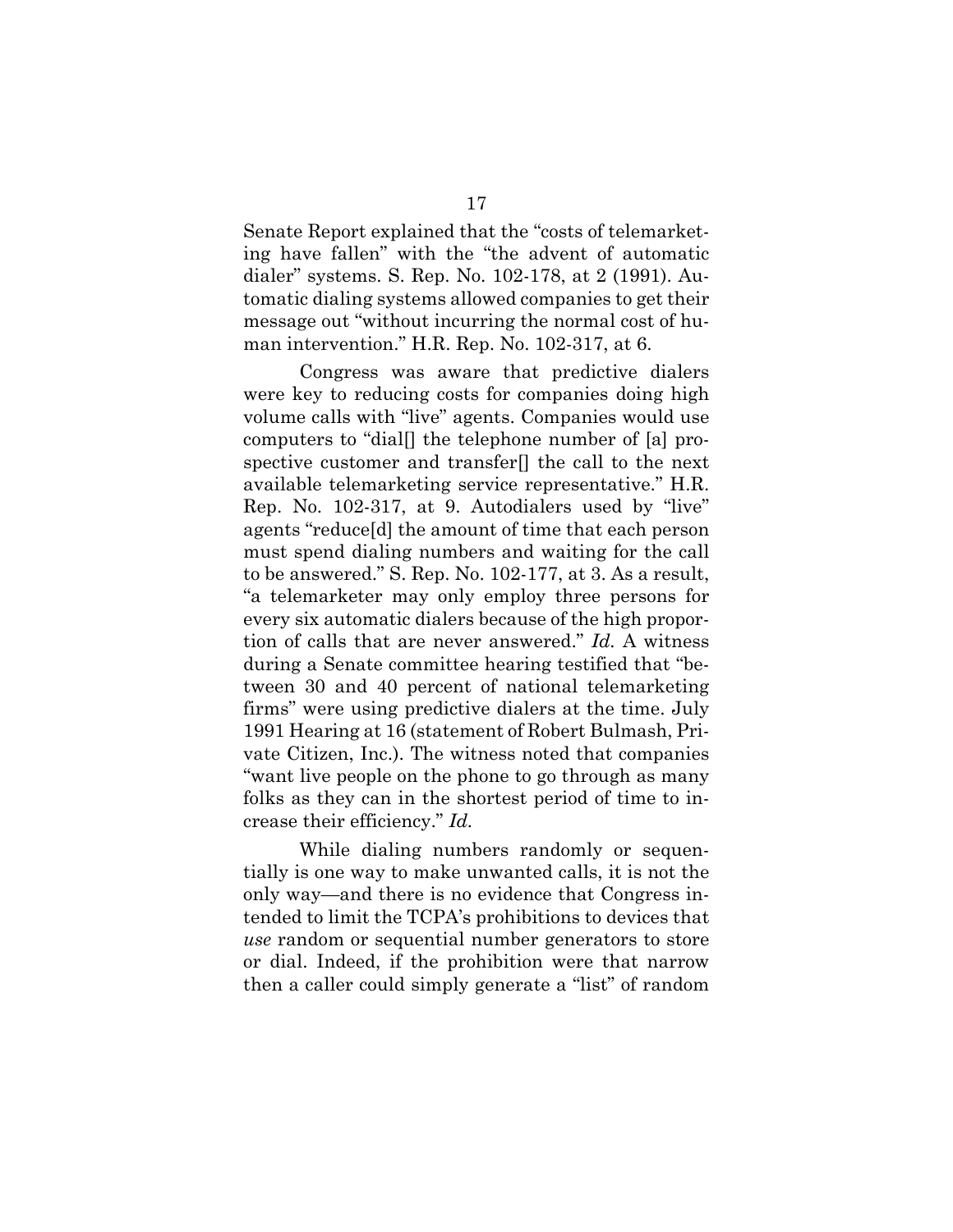or sequential numbers with one device, then load that list into an autodialer to complete the calls and circumvent the TCPA. And Congress was aware when it enacted the prohibition that some companies were already using database-backed software to "numerically sort<sup>[]</sup> listed numbers and identif[y] the missing numbers." H.R. Rep. No. 102-317, at 9. The committee reports mention dialing sequential blocks of numbers which does not necessarily require sequential number *generation*—and frame the sequential dialing issue as one of several issues with autodialers. *See* S. Rep. No. 102-178, at 2 ("some" autodialers—but not *all—* "dial[ed] numbers in sequence;" *see also* H.R. Rep. No. 102-317, at 10 (autodialers were "often"—but not *always*—"program[med] their systems to dial sequential blocks of telephone numbers.")

Congress was aware that dialing from a list of numbers obtained from a data broker could also be used with a mass dialing system to annoy and violate the privacy of users. *See* April 1991 Hearing at 2 (opening statement of Rep. Markey) (reporting that collection and sale of personal data was a "big business"). The House Report noted that "modern telemarketing software organize[d] information on current and prospective clients into databases," and "businesses routinely purchase[d] data from multiple sources in an effort to create unique product- or service-specific databases." H.R. Rep. No. 102-317, at 7. These calls were just as likely to annoy as calls dialed randomly or sequentially; Congress found that only one-tenth of one percent of individuals wanted to receive such unsolicited calls. S. Rep. No. 102-177, at 2.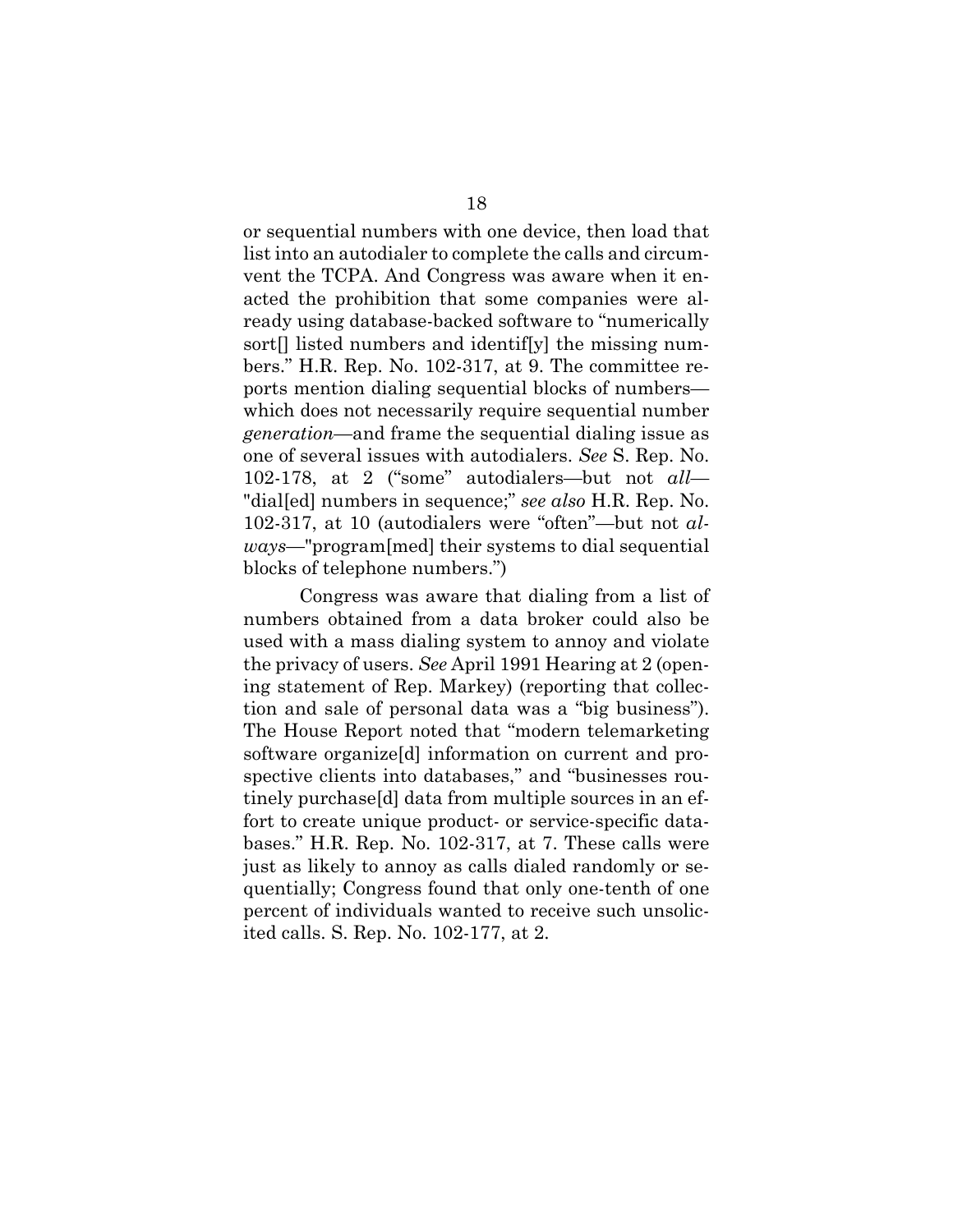## **C. A narrow autodialer definition is inconsistent with Congress's original aim to fill gaps in existing state laws.**

When it enacted the TCPA, Congress found that "[o]ver half the States now have statutes restricting various uses of the telephone for marketing, but telemarketers can evade their prohibitions through interstate operations; therefore, Federal law is needed to control residential telemarketing practices." TCPA §2, ¶7; *see also* S. Rep. No. 102-178, at 3; H.R. Rep. No. 102-317, at 25. The need for protections from out-ofstate robocalls was repeatedly emphasized at the hearings, particularly by witnesses who represented state consumer agencies. *See, e.g.,* May 1989 Hearing at 90– 94 (testimony of John A. Glynn, Maryland People's Counsel); April 1991 Hearing at 28 (statement of Rep. Jolene Unsoeld, who sat in the Washington legislature when the state passed anti-robocall legislation); April 1991 Hearing at 31 (statement of Tom Beard, Chairman, Florida Public Service Commission); July 1991 Hearing at 10 (statement of Steve Hamm, Administrator, South Carolina Department of Consumer Affairs).

The Government acknowledges that most of the state laws in force at the time the TCPA was passed covered a broad range of mass dialing systems. Br. of Respondent United States at 27–28. In order to support and not undermine the existing state laws, the federal robocall ban would need to provide at least as much protection as the state law analogs. Thus, a narrow interpretation of the TCPA autodialer definition limited to systems that use random or sequential number generators to store the numbers to be dialed would be inconsistent with Congress's intent.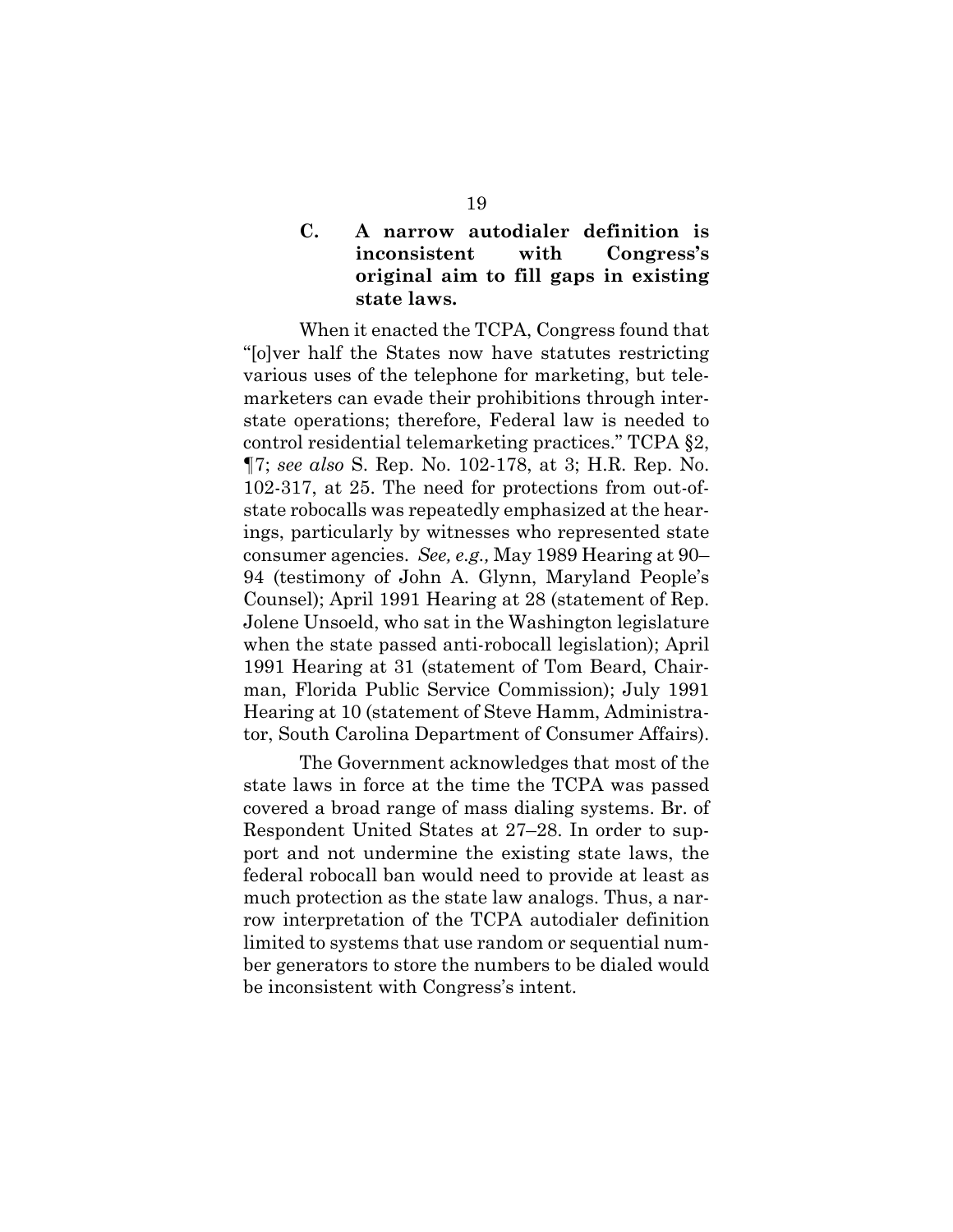The Government anticipates this argument and retorts that the TCPA was more expansive than the state laws because of its separate prohibition on artificial and prerecorded calls. *Id* at 28. But that is not consistent with the legislative history. The scope of the TCPA was expanded in July 1991 when Senator Hollings introduced a version that separated the prerecorded and artificial voice call ban from the autodialer ban. *Compare* S. 1462, 102d Cong., § 2 (as introduced on July 11 1991) (defining autodialer at  $\S$  228(a)(1)) *with* H.R. 628, 101st Cong., § 2 (1989) (defining autodialer at § 225(a)); H.R. 2131, 101st Cong., § 2 (1989) (defining autodialer at  $\S$  225(a)(1)); H.R. 2921, 101st Cong.,  $\S 2$  (as passed on Oct. 26, 1990) (defining autodialer at § 225(a)(1)); H.R. 1304, 102d Cong., § 3 (as introduced on Mar. 6, 1991) (defining autodialer at §  $227(a)(1)$ ; S. 1410, 102d Cong., § 3 (as introduced on June 27, 1991) (defining autodialer at  $\S 227(a)(1)$ ). Before that, all versions of the bill combined the definitional clause at issue in this case with the prohibition on prerecorded calls. So if the Government is correct that  $\S 227(a)(1)(A)$  limits the autodialer definition to those systems that use a random or sequential number generator to store numbers to be dialed, then the early versions of the TCPA under consideration in the May 1989 and April 1991 would have been significantly more limited than the existing state laws. Yet the state enforcement agencies that testified in support of the early versions and pushed for interstate robocall restrictions never raised any concern that the federal proposal was less protective than their state analogs. Nor did state representatives ever intimate during the July 1991 hearing that Sen. Pressler's bill protected citizens from far fewer robocalls than Sen. Hollings' bill. That issue would have been raised at that time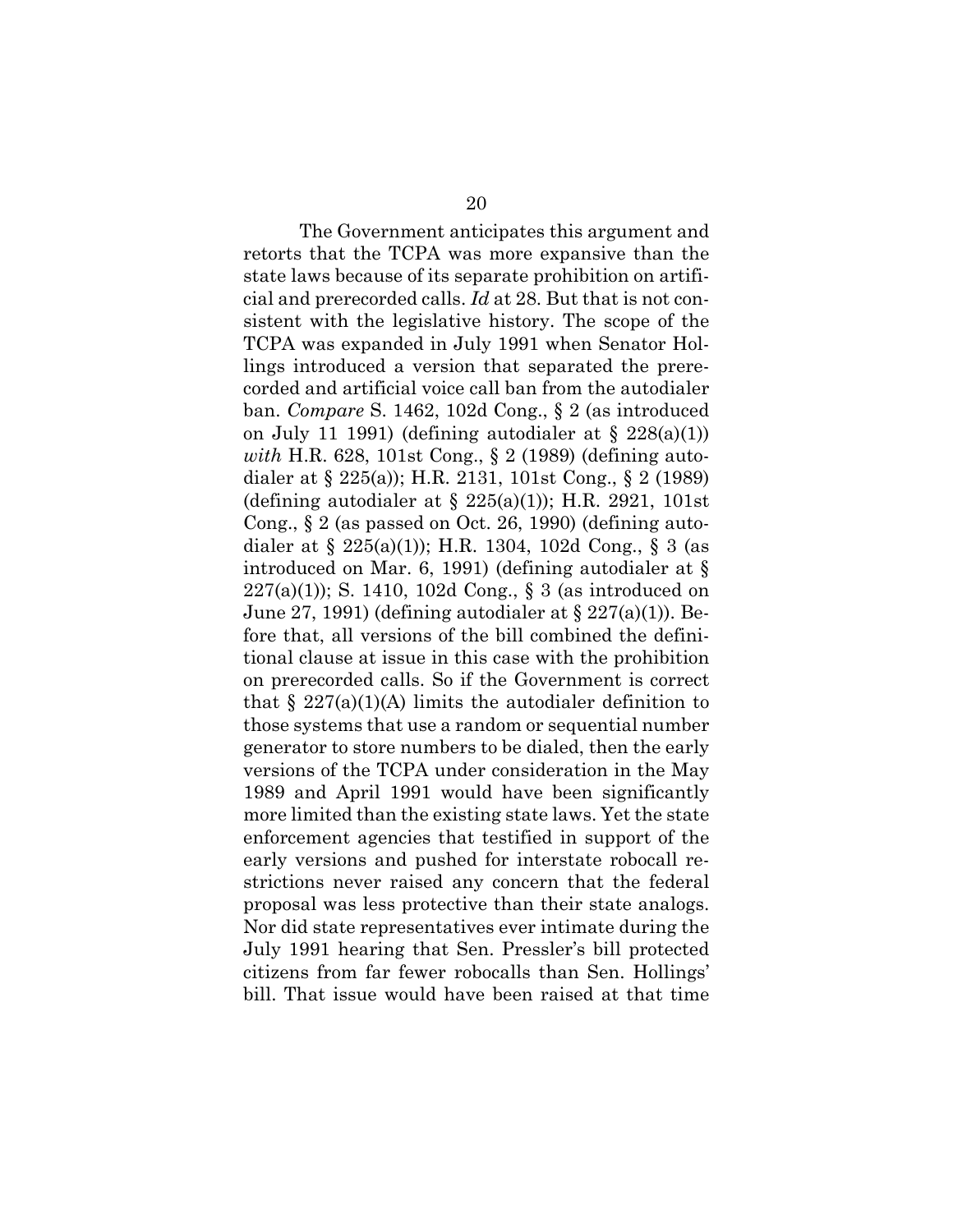because that is when the committee considered, and compared, the two bills. There is no evidence that any of the drafters or witnesses saw the TCPA autodialer definition as narrower than the existing state statutes.

## **II. The privacy harms from unwanted autodialed calls to cell phones have only gotten worse since the TCPA was enacted.**

In 1991, Congress was concerned that automated and prerecorded calls might interrupt dinner and disrupt people in their sleep. 137 Cong. Rec. 16,205 (1991) (statement of Sen. Hollings). That problem is much worse now than it was in 1991. Today, cell phones are "such a pervasive and insistent part of daily life that the proverbial visitor from Mars might conclude that they were an important feature of human anatomy." *Riley v. California,* 573 U.S. 373, 385 (2014). The constant proximity of cell phones means that unwanted calls interrupt every aspect of life. It is no wonder that unwanted automated calls continue to be a top consumer complaint with the FCC, the FTC, and state attorneys general. Strong enforcement of the autodialer ban is needed now more than ever.

Widespread adoption of cell phones has exacerbated the harmful effects of robocalls. When the TCPA was enacted, the residential landline was the primary means of telephone communication. In 1991, Americans communicated across more than 139 million landline connections, FCC, *Statistics of Communications Common Carriers* 235 (2006/2007), but there were only 7.5 million wireless subscribers, CTIA, *Wireless Industry Survey* 2 (2015). Today, cell phones have largely replaced landlines. At the end of 2018, 57.1% of American households were wireless-only—3.2% more than the previous year. Stephen J. Blumberg & Julian V.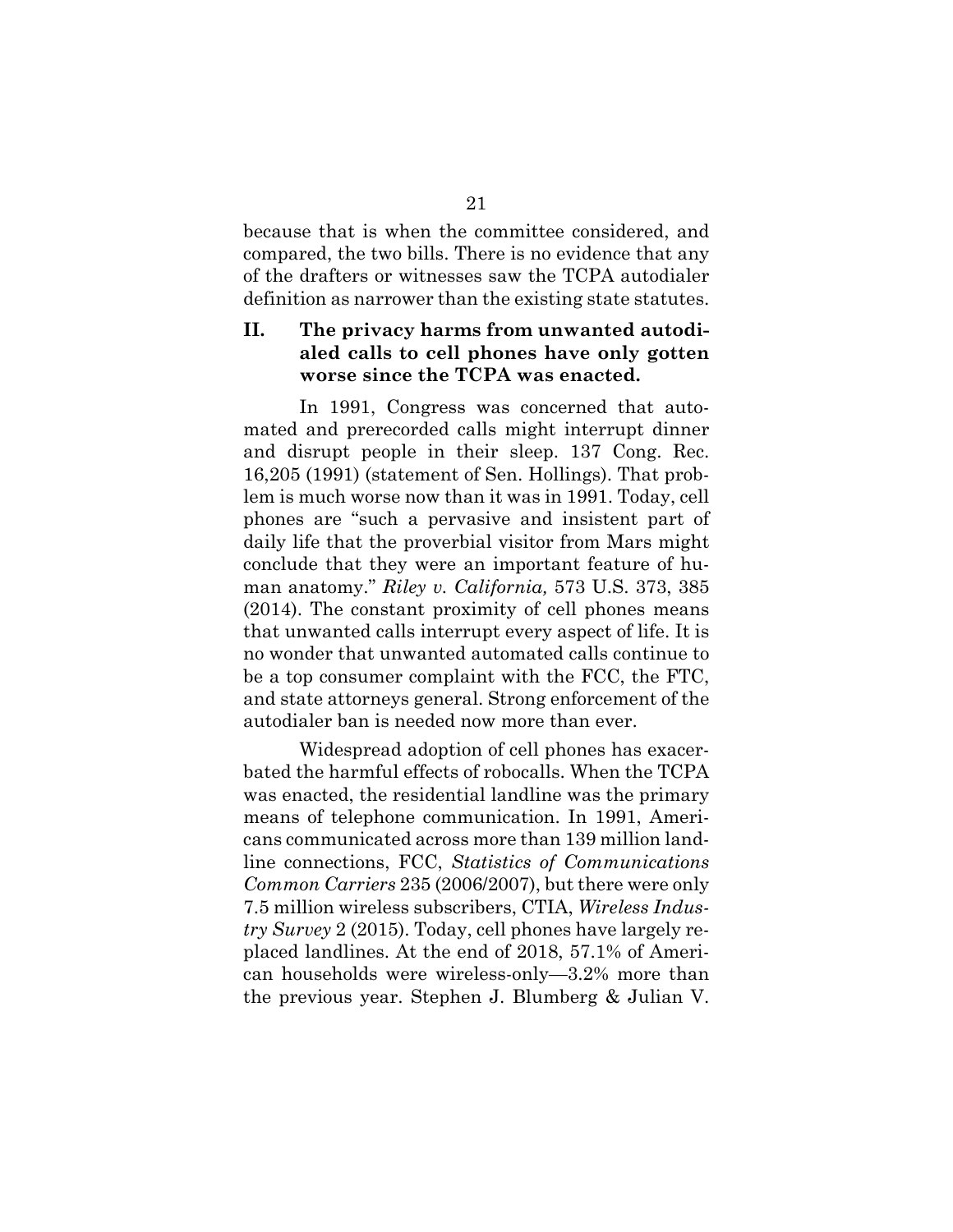Luke, *Wireless Substitution: Early Release of Estimates From the National Health Interview Survey, July-December 2018* 1, National Center for Health Statistics (Jun. 2019).<sup>5</sup> Nearly all Americans (96%) own a cell phone. Pew Research Center, *Mobile Fact Sheet* (June 12, 2019).6 As this Court noted in *Riley*, "it is the person who is not carrying a cell phone . . . who is the exception." 573 U.S. at 395.

Americans use their phones for many everyday tasks, which robocalls routinely interrupt. Fully 81% of Americans own a smartphone. Pew Research Center, *Mobile Fact Sheet* (June 12, 2019)*.* Mobile applications, or "apps," offer "a range of tools for managing . . . all aspects of a person's life." *Riley*, 573 U.S. at 396. Mobile app stores offer millions of different apps for work, communication, health, entertainment—for nearly any imaginable task "there's an app for that." *Id.* One survey estimates that Americans spend 178 minutes, or almost three hours a day, using smartphone apps. SimpleTexting, *US Screentime & Smartphone Usage States for 2019* (Jul. 23, 2019).

Robocalls are so pervasive that Americans now often ignore calls from unknown numbers—leading to economic and even medical harms. In one survey, Consumer Reports found that 70 percent of Americans do not answer calls from unrecognized numbers. Consumer Reports, *What Have You Done in Response to Robocalls?* (Dec. 2018).7 Senator Brian Schatz noted that "robocalls have turned us into a nation of call

<sup>5</sup> https://www.cdc.gov/nchs/data/nhis/earlyrelease/wireless201906.pdf.

<sup>6</sup> https://www.pewinternet.org/fact-sheet/mobile/.

<sup>7</sup> https://www.consumerreports.org/robocalls/mad-aboutrobocalls/.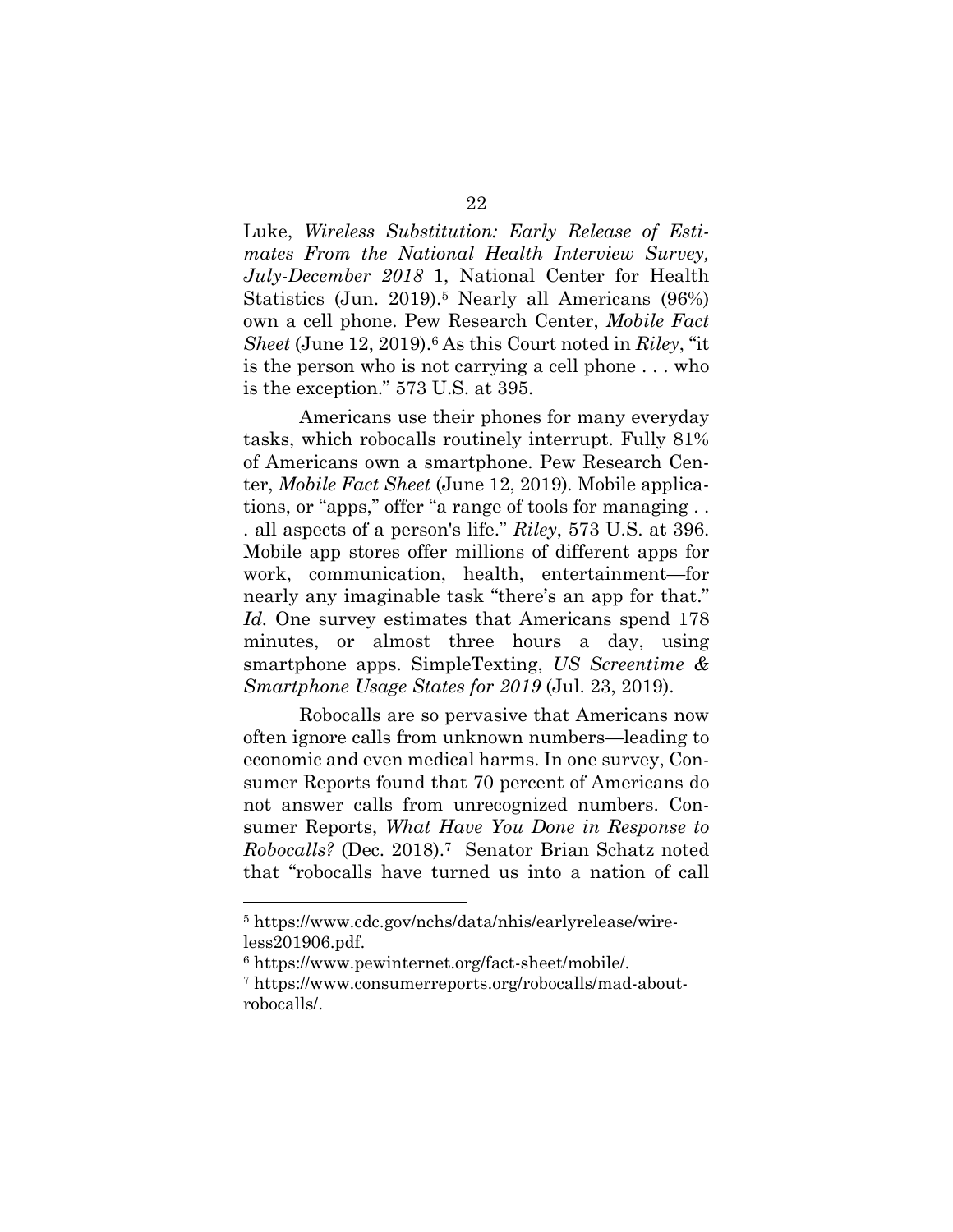screeners" and emphasized that this could become a "significant economic issue." *Illegal Robocalls: Calling all to Stop the Scourge: Hearing before the S. Comm. on Com., Sci., and Transp.*, 116th Cong. (Apr. 11, 2019) [hereinafter Hearing on Illegal Robocalls]. <sup>8</sup> One hospital reported persistent inability to reach patients because of call screening. Tim Harper, *Why Robocalls Are Even Worse Than You Thought*, Consumer Reps. (May 15, 2019).9 One doctor described ignoring a call from an emergency room because he assumed it was a robocall—delaying treatment of a patient with a severed thumb. Tara Siegel Bernard, *Yes, It's Bad. Robocalls, and Their Scams, Are Surging*, N.Y. Times (May 6, 2018).<sup>10</sup>

The trend of ignoring calls from unknown numbers has also recently exacerbated the public health crisis as coronavirus contact tracers struggle to reach people across the country. *See* Benjamin Siegel, Dr. Mark Abdelmalek, & Jay Bhatt, *Coronavirus Contact Tracers' Nemesis: People Who Don't Answer Their Phones*, ABC News (May 15, 2020);<sup>11</sup> Stephen Simpson, *Few Picking Up Phone in Arkansas When Virus Tracers Call*, Ark. Democrat Gazette (July 10, 2020).12 These missed connections are particularly harmful, not only to users but to broader public health efforts to

<sup>9</sup> https://www.consumerreports.org/robocalls/why-robocalls-are-even-worse-than-you-thought/.

<sup>11</sup> https://abcnews.go.com/Health/coronavirus-contact-tracers-nemeses-people-answer-phones/story?id=70693586. <sup>12</sup> https://www.arkansasonline.com/news/2020/jul/10/few-

<sup>8</sup> https://www.commerce.senate.gov/public/index.cfm/hearings?ID=5A66BB4E-777B-4346-AA5F-CAB536C54862.

<sup>10</sup> https://www.nytimes.com/2018/05/06/your-money/robocalls-rise-illegal.html.

picking-up-phone-when-virus-tracers-call/.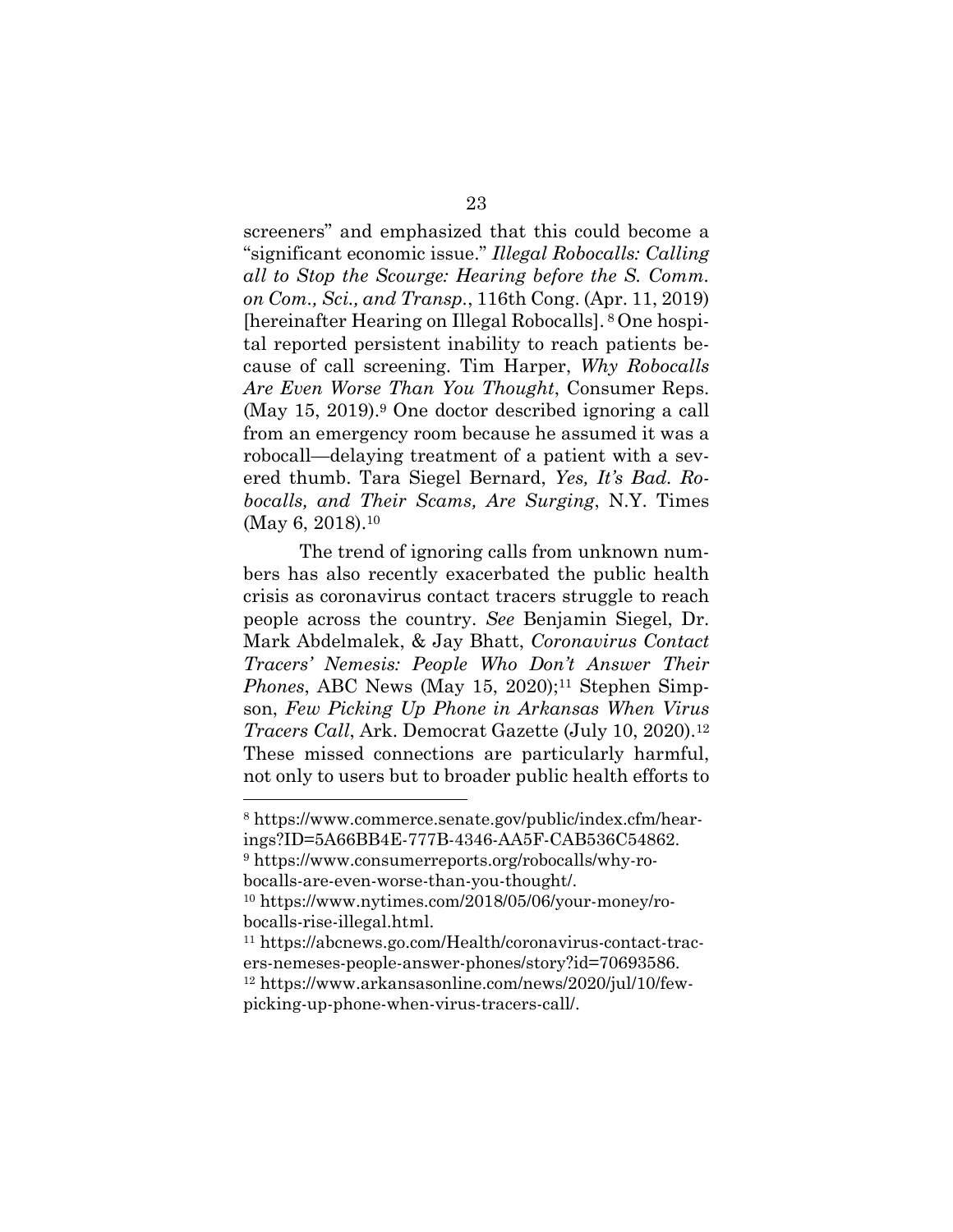respond to the pandemic. Because robocalls undermine individuals' trust that calls they receive are legitimate, they have led people to inadvertently compromise efforts to limit the spread of the virus.

Federal agencies receive a "staggering number of complaints about robocalls." *Barr,* 140 S. Ct. at 2343. The FCC ranks automated calls as a "perennial top consumer complaint." FCC, *Report on Robocalls* 2 (2019).13 Complaints to the FCC about robocalls spiked from 150,000 in 2016 to 232,000 in 2018—a 50% increase in just two years. *Id.* at 4. Meanwhile, consumers submitted nearly 3.8 million robocall complaints to the FTC in the first nine months of 2019. FTC, *National Do Not Call Registry Data Book for Fiscal Year 2019* 6 (Oct. 2019).<sup>14</sup>

State attorneys general also "field a constant barrage of complaints." *Barr,* 140 S. Ct. at 2343. Nebraska Attorney General Doug Peterson told Congress last year that "[r]obocalls and telemarketing calls are currently the number one source of consumer complaints at many of our offices." Hearing on Illegal Robocalls (testimony of Neb. Att'y Gen. Doug Peterson). Arkansas Attorney General Lesley Rutledge declared, "I have visited every county in Arkansas, and the most common complaint I hear is that people want these calls to stop." Press Release, Ark. Att'y Gen., Stop the Unwanted Robocalls (Feb. 11, 2019).15

<sup>13</sup> https://docs.fcc.gov/public/attachments/DOC-356196A1.pdf.

<sup>14</sup> https://www.ftc.gov/system/files/documents/reports/national-do-not-call-registry-data-book-fiscal-year-2019/dnc\_data\_book\_2019.pdf.

<sup>15</sup> https://arkansasag.gov/media-center/news-re-

leases/icymi-stop-the-unwanted-robocalls/.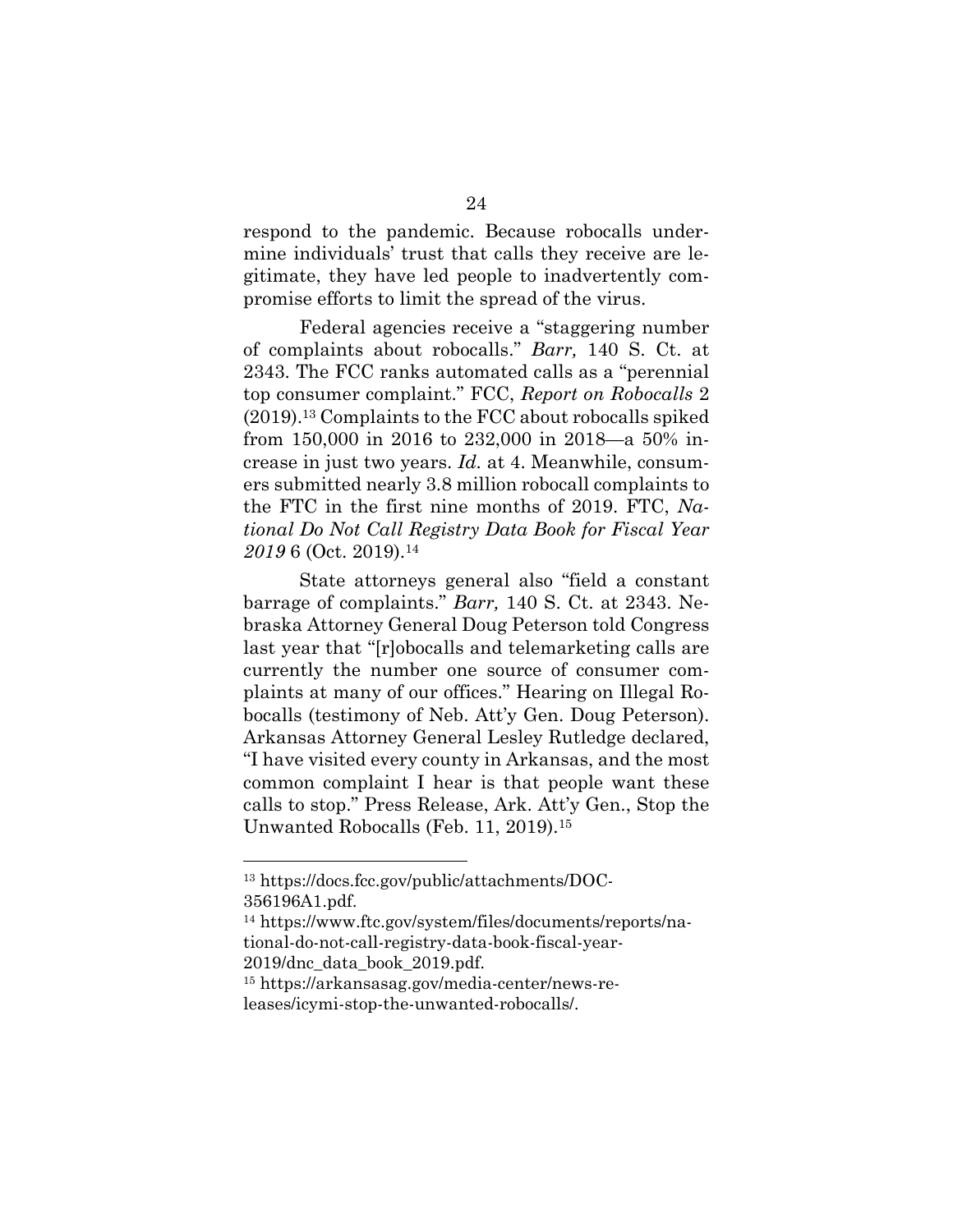Congress has recognized more must be done to combat robocalls. Last year, Congress passed additional protections against robocall scammers. Telephone Robocall Abuse Criminal Enforcement and Deterrence ("TRACED") Act, Pub. L. 116-105, 133 Stat. 3274. In a press conference promoting the TRACED Act, Senator Menendez was interrupted—by a robocall. Press Release, Sen. Bob Menendez, Menendez Gets Robocalled during Press Conference Pushing for Crackdown on Illegal Robocalls (Apr. 12, 2019).<sup>16</sup> He is not the only one to have a live media event interrupted by a robocall last year. *See* Makena Kelly, *AT&T CEO Interrupted by a Robocall During a Live Interview,* The Verge (Mar. 20, 2019).<sup>17</sup> Without the autodialer ban, the situation would surely be worse.

### **III. A broad autodialer restriction is necessary to curtail unwanted calls to cell phones.**

In today's digital world, the TCPA is one of the few laws that give consumers control over how companies use their data. A wide variety of companies now access vast amounts of personal data, including consumers' telephone numbers, financial information, consumption patterns, and general habits. New technologies give companies the ability to cheaply and easily track individuals online and offline and, as a result, we are being inundated with unwanted calls and text messages at a scale previously unimaginable. As data brokers trade our information behind the scenes, hackers are also increasingly targeting these massive

<sup>16</sup> https://www.menendez.senate.gov/news-andevents/press/menendez-gets-robocalled-during-press-conference-pushing-for-crackdown-on-illegal-robocalls-. <sup>17</sup> https://www.theverge.com/2019/3/20/18274519/att-ceorobocall-randall-stephenson-live-interview-fcc-ajit-pai.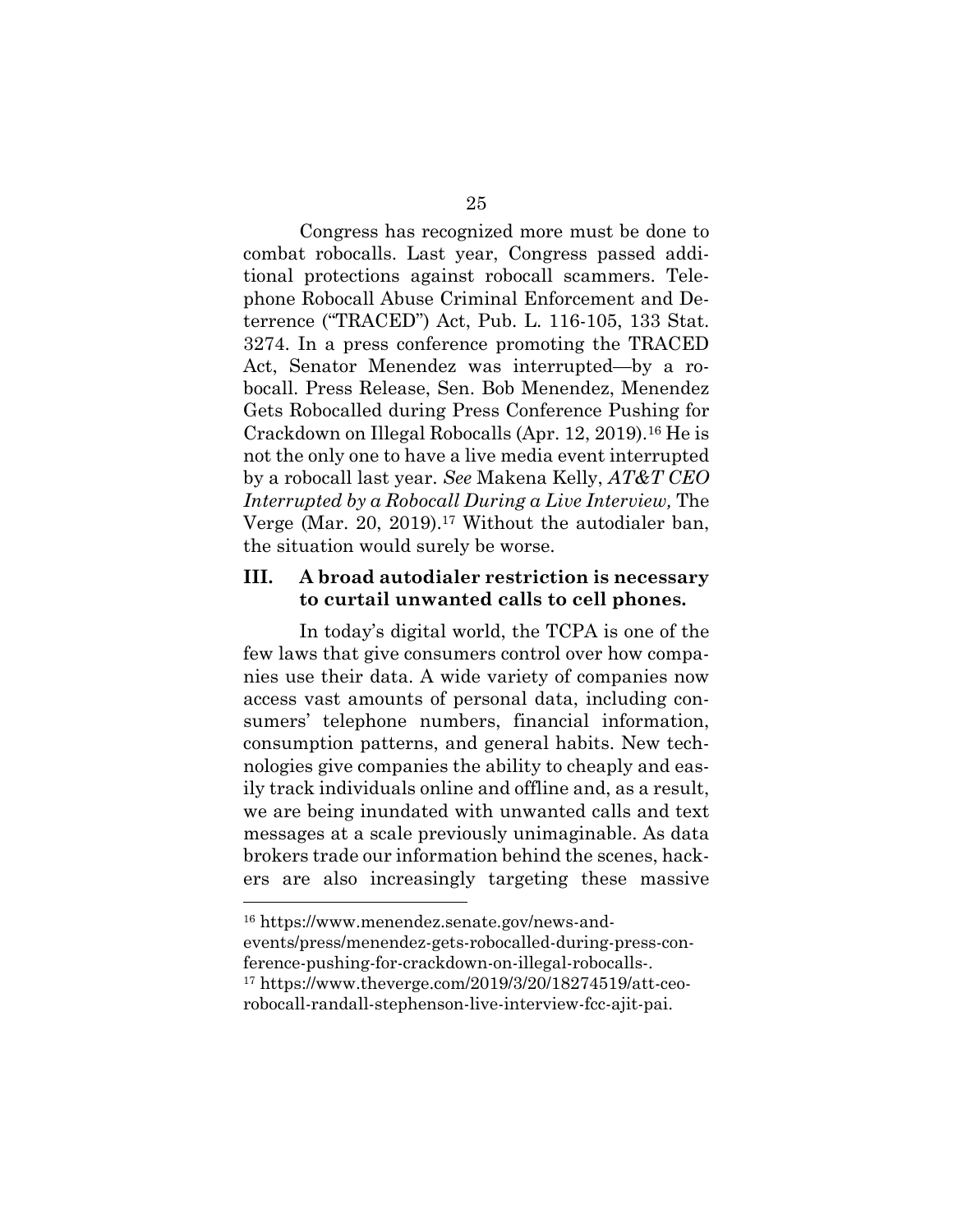databases and selling our information to scammers. Meanwhile, mass dialing and mass texting systems are cheaper and easier to use than ever. Against this frightening backdrop, people understandably feel they have lost control over their data. The TCPA is one of the few tools available to directly limit these overwhelming privacy invasions. The autodialer ban should not be interpreted in a way that allows mass dialing without user consent at a time when unauthorized collection and use of personal data has become such a widespread problem.

## **A. Many companies harvest personal data and target individuals for unsolicited calls.**

An expansive array of companies collect information about consumers from numerous sources and then sell or license that data to others. Data brokers and lead generators make up a \$200 billion industry with at least 4,000 companies worldwide. *See* WebFX, *What Are Data Brokers – And What Is Your Data Worth?* (Mar. 16, 2020).<sup>18</sup> The largest data brokers hold the contact information and consumption profiles of 95% of the U.S. population. Kalev Leetaru, *The Data Brokers So Powerful Even Facebook Bought Their Data – But They Got Me Wildly Wrong*, Forbes (Apr. 5, 2018).19 Without a broad autodialer definition, nearly

<sup>19</sup> https://www.forbes.com/sites/kalevlee-

<sup>18</sup> https://www.webfx.com/blog/internet/what-are-data-brokers-and-what-is-your-data-worth-infographic/.

taru/2018/04/05/the-data-brokers-so-powerful-even-facebook-bought-their-data-but-they-got-me-wildlywrong/#be628f63107a.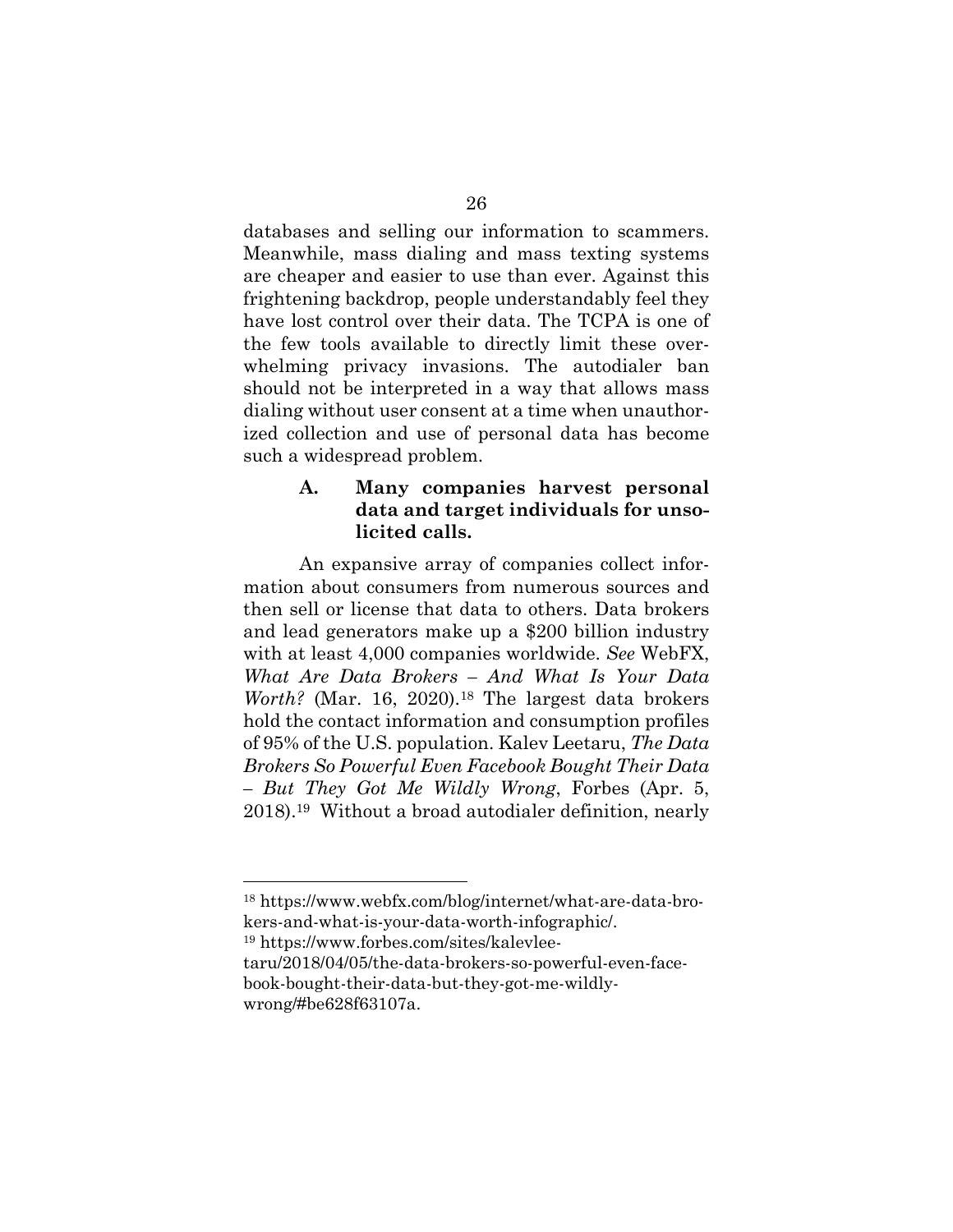every American will be the target of an unending telemarketing campaign.

The data industry is a multi-layered network of companies that collect, sell, and combine individual's data from multiple sources. On one layer, companies collect data directly from people who use their services. *See* William Chalk, *Landmark Laws: Data Brokers and the Future of US Privacy Regulation*, CSO Online (Mar. 6, 2019).20 Some companies, called lead generators, also sell personal data collected from online forms and applications. *See* Amy Hebert, *How Did That Company Get My Info?*, FTC (Sept. 29, 2016).21 On another layer, data brokers that have no direct connection to individuals harvest a wide range of data to build and sell profiles on consumers.

A recent case illustrates how robocallers obtain phone numbers through the multilayered data trafficking process. In *Rice-Redding v. Nationwide Mutual Insurance Co.*, No. 16-cv-3632, 2017 WL 2999178 (N.D. Ga. Mar. 13, 2017), a consumer received a call through a Nationwide Mutual Insurance Company advertising campaign run by a third-party advertising company. The complaint alleged that the call "came through several further layers of third-party lead generators—i.e., [the advertising company] received the lead by way of Avenue Digital, which received the lead through Astoria, which received the lead through Philippines-based Abundantgeeks—and was ultimately derived through a purported 'opt-in' obtained through

<sup>20</sup> https://www.csoonline.com/article/3356458/landmarklaws-data-brokers-and-the-future-of-us-privacy-regulation.html.

<sup>21</sup> https://www.consumer.ftc.gov/blog/2016/09/how-did-company-get-my-info.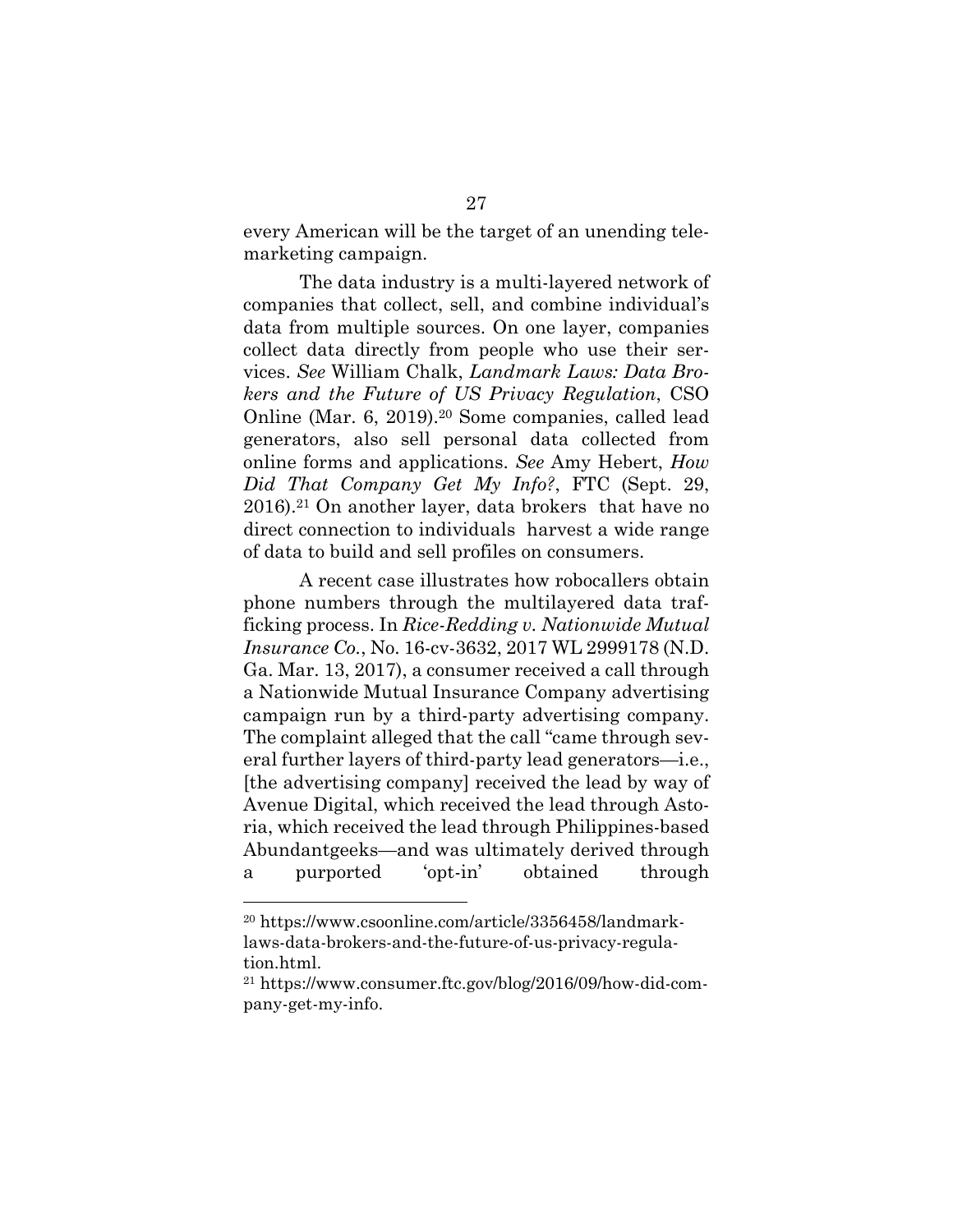BestCheapIns.com." *Id.*, Doc. 79, at ¶¶ 125-26 (filed Mar. 8, 2019). These systems are intended to take advantage of individuals and use their data in ways that they do not understand or expect.

In another case, the FTC uncovered a data broker operation involving two companies that collected sensitive information from online payday loan applications, then sold that information to companies including non-lenders who then scammed millions of people. *See* Colleen Tressler, *Who's Brokering Your Data?*, FTC (Aug. 12, 2015).22

Lead generation in particular can cause an onslaught of autodialed calls. By disclosing their phone number to just a single company, an individual's data can be sold and transferred through calling lists to hundreds of additional companies. Web forms that allow people to express interest in a service or offering of one company frequently lead to an inundation of calls from other companies. *See* Comments of Nat'l Consumer Law Ctr. et al., In Opposition to the Petition for Declaratory Ruling Filed by Assurance IQ, LLC at 2, CG Docket No. 02-278 (FCC June 22, 2020) (describing a company that discloses telephone numbers for autodialing to  $174$  partner companies).<sup>23</sup> One lead generation website promises job seekers calls from potential employers, but within moments of filling out the form, individuals are instead called by a for-profit college urging enrollment. *See* David Halperin, *For-Profit* 

<sup>22</sup> https://www.consumer.ftc.gov/blog/2015/08/whos-brokering-your-data.

<sup>23</sup> https://ecfsapi.fcc.gov/file/10622280311488/Consumer%20Comments%20on%20Assurance%20Petition.pdf.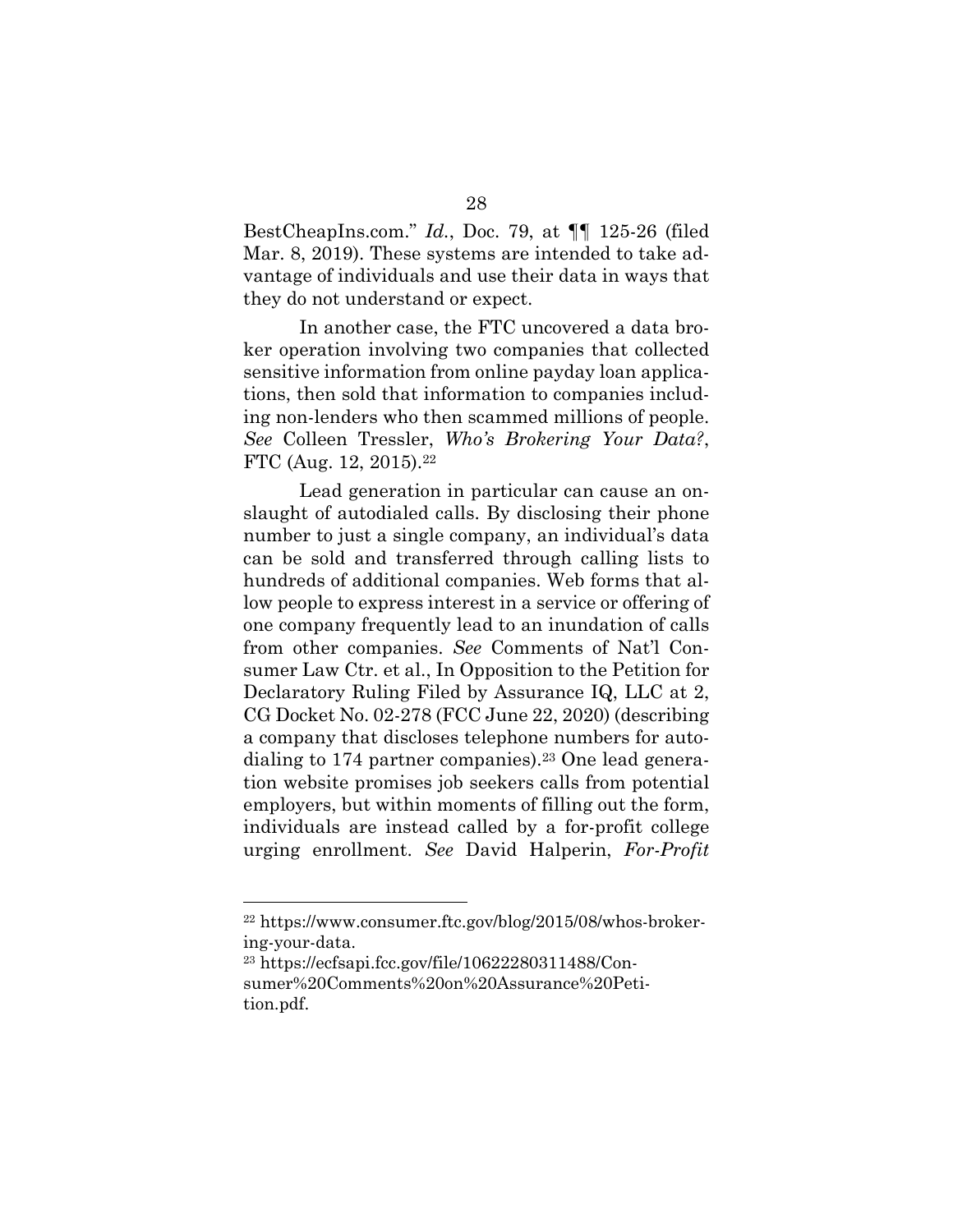## *College Recruiter Hides Behind McDonalds Arches*, HuffPost (Mar. 1, 2016).24

The troves of personal information held by data brokers and lead generators are also attractive targets of hackers, who then sell the data to scammers for robocalling. One of the largest early data breaches targeted a data broker, Acxiom, and resulted in 1.6 billion records of individuals' information being stolen and sold to scammers. *See* Linda Rosencrance, *Acxiom Database Hacked*, Computerworld (Aug. 8, 2003).25 In 2017, about 150 million people—almost half of all Americans—had their sensitive personal data, including phone numbers, stolen in the Equifax breach. *See* Press Release, Equifax, *Equifax Releases Details on Cybersecurity Incident, Announces Personnel Changes* (Sept. 15, 2017).26

Companies are also increasingly collecting phone numbers for security purposes, such as two-factor authentication for online account access—and then using those phone numbers to advertise to consumers. Both Facebook and Twitter have admitted to selling marketers access to phone numbers that users had provided for two-factor authentication and other security purposes. *See* Sean Captain, *Stop Giving Companies Your Phone Number. Do This Instead*, Fast Co. (Oct. 10, 2019).27 Facebook also created so-called

<sup>24</sup> https://www.huffpost.com/entry/for-profit-college-recrui\_b\_9359434.

<sup>25</sup> https://www.computerworld.com/article/2571741/acxiomdatabase-hacked.html.

<sup>26</sup> https://investor.equifax.com/news-and-events/press-releases/2017/09-15-2017-224018832.

<sup>27</sup> https://www.fastcompany.com/90415625/stop-givingcompanies-your-phone-number-do-this-instead.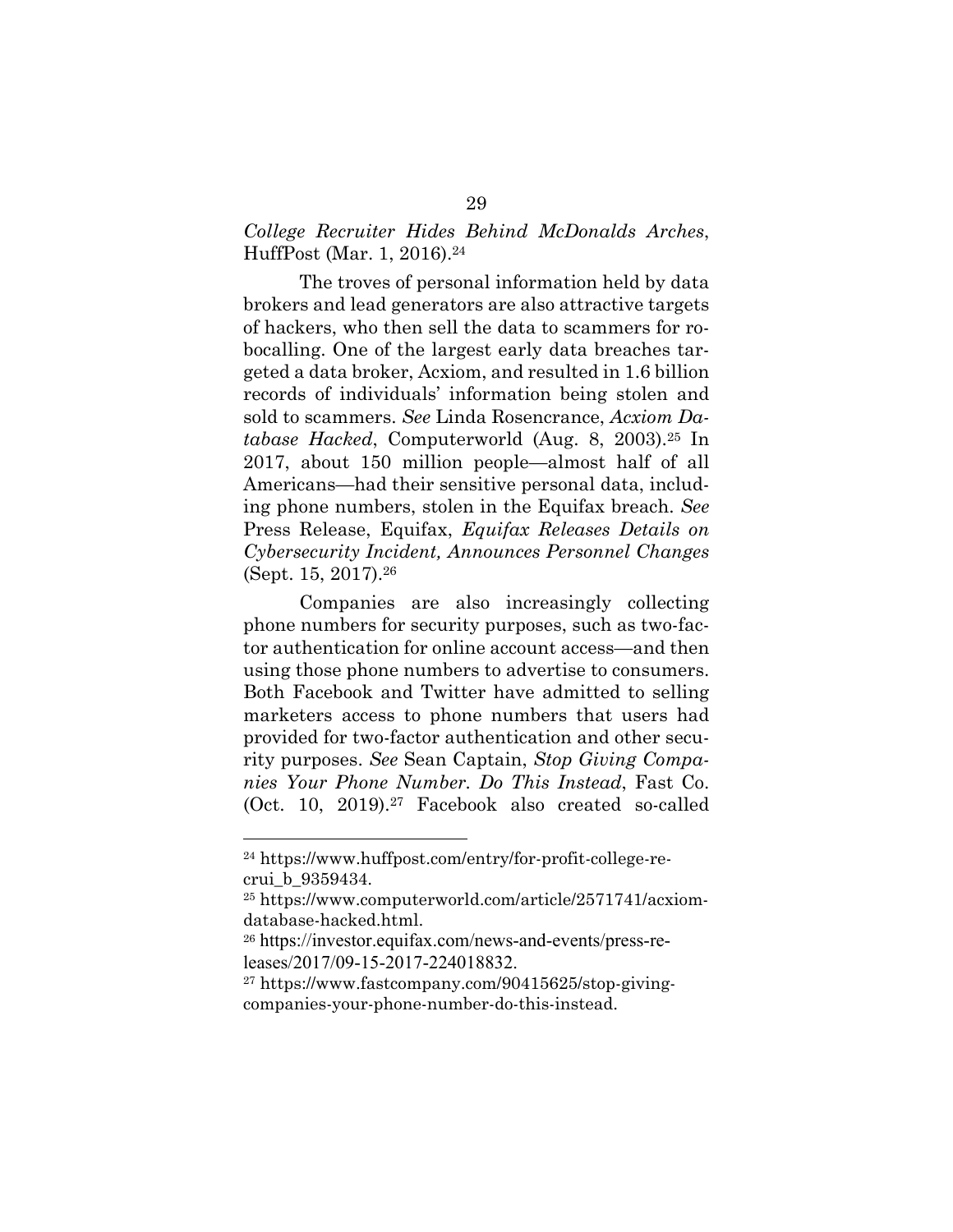"shadow contact information" on non-users. Kashmir Hill, *Facebook Is Giving Advertisers Access to Your Shadow Contact Information*, Gizmodo (Sept. 26, 2018).<sup>28</sup> When a user shared their mobile contacts with Facebook, advertisers were able to target non-users in their contacts. *Id.*

Americans understandably feel they lack control over their personal data, which is harvested and trafficked by thousands of companies without their knowledge or consent. The TCPA's autodialer ban gives people a right to control one aspect of how their data is used, and the Court should not limit that right.

### **B. Autodialing is cheaper and easier than ever.**

Over the last three decades, automatic dialing technology has become cheaper and more easily accessible. *See Legislating to Stop the Onslaught of Annoying Robocalls: Hearing Before the H. Comm. On Energy and Com.*, 166th Cong. (Apr. 30, 2019) (opening remarks of Rep. Frank Pallone, Jr.) ("[A]s technology has evolved, robocalls, and the threat they impose, have increased. It is easier than ever for someone to begin making robocalls."). Anyone with a computer or smartphone can dial thousands of phone numbers at once simply by downloading an app or connecting to a website. They can also send millions of text messages just as quickly, cheaply, and easily through mass texting software. Many of these systems are completely automated, with no human at the other end to hear the recipient's complaints or their plea to opt-out. In these ways, mass texting technology recreates all of the

<sup>28</sup> https://gizmodo.com/facebook-is-giving-advertisers-access-to-your-shadow-co-1828476051.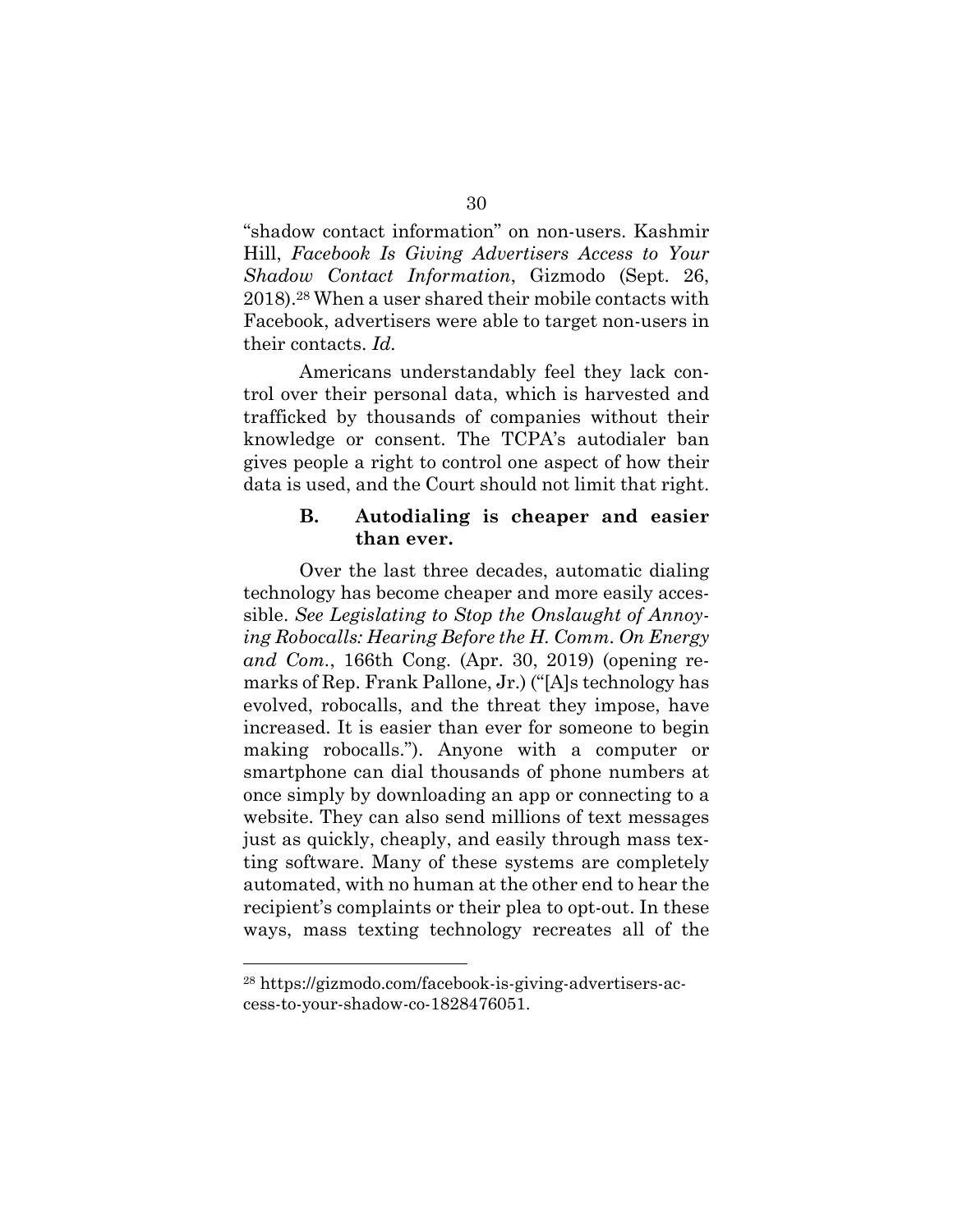same frustration as autodialers connected to prerecorded or artificial voice messages.

There are now dozens of downloadable masscalling and texting programs online which scammers and others can easily and cheaply use to send unwanted calls to thousands at once. One prolific robocaller, who was repeatedly fined by the FCC, testified in the Senate that dialing systems used to make "millions upon millions of calls" are a simple Google search away. *Abusive Robocalls and How We Can Stop Them: Hearing Before the Subcomm. On Com., Sci., and Transp.*, 166th Cong. (Apr. 18, 2018) (testimony of Adrian Abramovich). And several mass dialer and mass texting apps can be downloaded for free from the Apple and Android app stores. *See, e.g.*, SimpleTexting, *The Best Mass Text Message App and How to Find It* (2020);<sup>29</sup> One Call Now (2020);<sup>30</sup> DialMyCalls  $(2020);$ <sup>31</sup> SlickText  $(2020).$ <sup>32</sup> One company offers mass texting software and "unparalleled opportunities to reach your contacts instantly and keep yourself literally in the palm of their hands." Textedly, *Products* (2020).33

"Peer-to-peer" (or P2P) texting companies have also created platforms and smartphone apps that enable senders to auto-fill phone numbers and prewritten

<sup>29</sup> https://simpletexting.com/the-best-mass-text-messageapp-and-how-to-find-it/.

<sup>30</sup> https://play.google.com/store/apps/details?id=com.One-CallNow&hl=en\_US&gl=US.

<sup>31</sup> https://apps.apple.com/us/app/dialmycalls-mass-notification/id424056135.

<sup>32</sup> https://play.google.com/store/apps/details?id=io.gonative.android.njldwy&hl=en&gl=US.

<sup>33</sup> https://www.textedly.com/#products.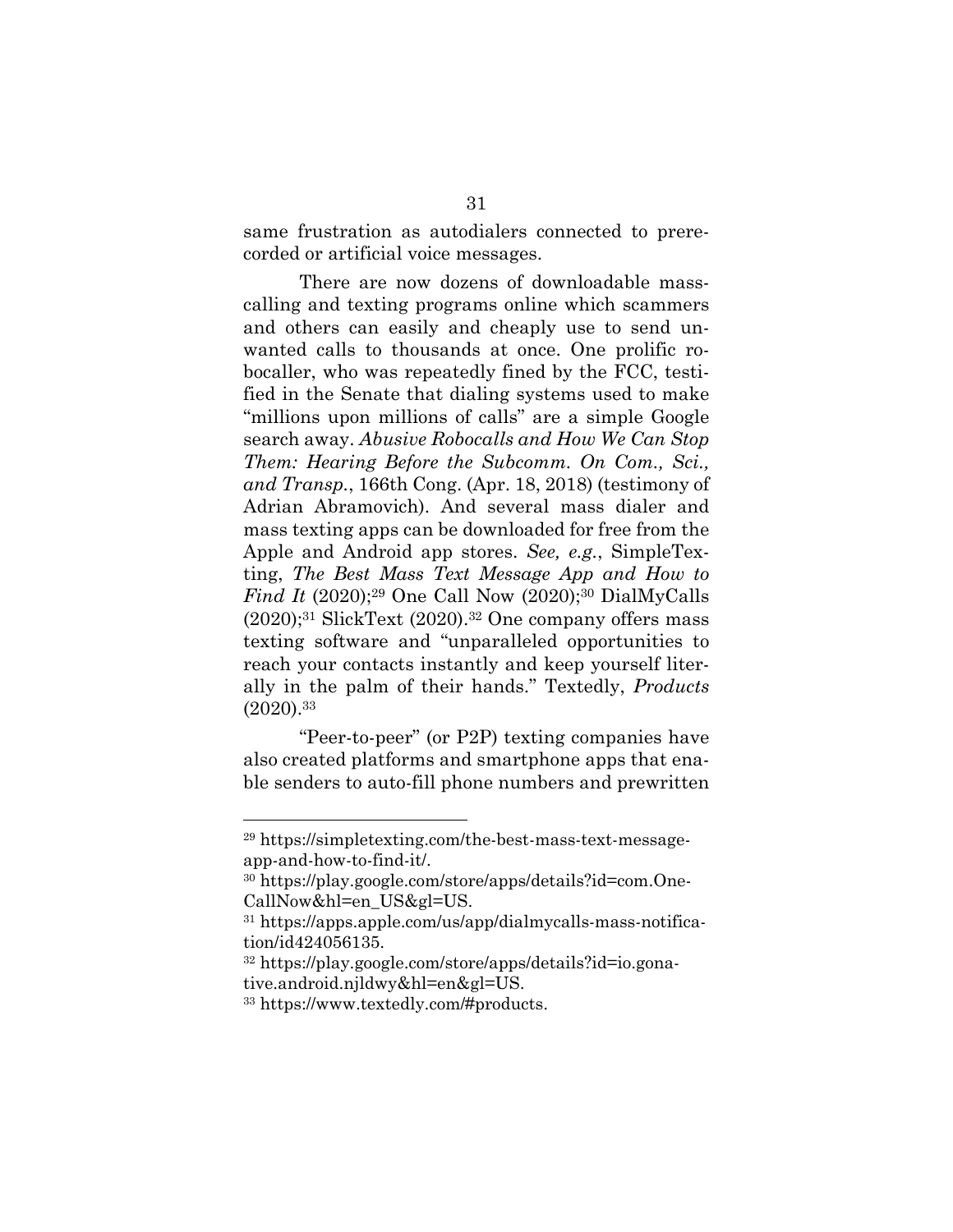text messages, then send hundreds or thousands of text messages to individuals at once. *See* Alex Thompson, *Text Campaigns Are Changing American Politics—And Nobody's Ready*, VICE (Aug. 20, 2018).34 One service claims they can send over 200 messages per minute—one-third of one second per message. *See Get Thru* (2020);35 another promises 3,500 texts per hour. *See* Callhub, *Peer to Peer Texting Campaigns* (2020).36

As large amounts of personal data are collected, aggregated, disclosed, sold, and re-sold, targeted listbased calling and messaging has become even more widespread than the TCPA's drafters predicted. Recent political campaigns have harvested the power of mass-texting software to send millions of messages to voters in the past four years alone. In the 2018 cycle, Democratic campaigns and related organizations sent 350 million mass-text messages—six times the number sent in 2016 and 2017. *See* Mark Sullivan, *Inside the 2020 Campaign Messaging War that's Pelting Our Phones with Texts*, Fast Co. (Mar. 4, 2020).37 Using a program developed during the 2016 campaign, this year's campaigns have boasted about their plans to send "almost a billion texts" in the lead up to the 2020 election. *Id.* Recent cases also demonstrate how easy and harmful list-based dialing to mass consumers has become. In *Blow v. Biojrg*, 855 F.3d 793 (7th Cir. 2017),

<sup>34</sup> https://www.vice.com/en/article/vbjjw9/text-campaignsare-changing-american-politics-and-nobodys-ready.

<sup>35</sup> https://www.getthru.io/p2p-thrutext.

<sup>36</sup> https://callhub.io/peer-to-peer-texting-campaign/.

<sup>37</sup> https://www.fastcompany.com/90469445/inside-the-

<sup>2020-</sup>campaign-messaging-war-thats-pelting-our-phoneswith-texts.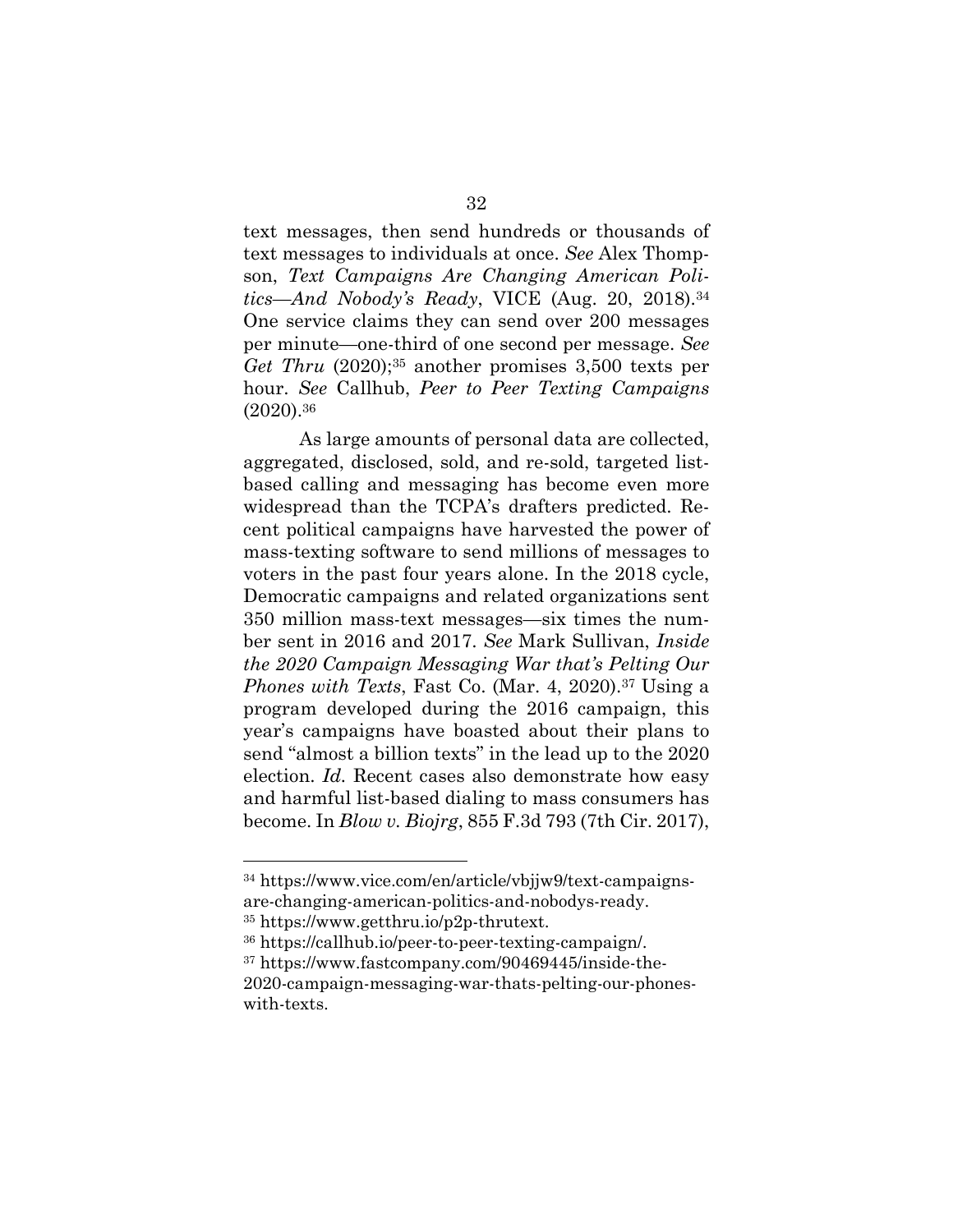text messages were sent to 20,000 people from a spreadsheet of customer cell phone numbers. *Id.* at 797. And in *Dominguez v. Yahoo, Inc.*, 894 F.3d 116 (3d Cir. 2018), Yahoo sent over 27,800 unwanted text messages to a single number from a stored database. *Id.* at 117.

Text message spam is a "triple threat," according to the FTC, because it entices consumers to reveal personal information in return for free gifts or product offers; it can lead to unwanted charges on cell phone bills; and it can slow cell phone performance. James Leggate *Robotexts Are the Next Annoying Spam Ready to Blow Up Your Phone*, Fox Business (Aug. 21, 2019).38 Some text message scams even install harmful malware on cell phones that can steal personal information without users realizing it. *See* FTC, *How to Recognize and Report Scam Text Messages* (Feb. 2020).39

\* \* \*

A narrower autodialer definition would remove important TCPA protections against technologies most commonly used by robocallers to automatically dial and deliver millions of unwanted calls. That is inconsistent with Congress's clear intent in the TCPA and the Court should reject the Petitioner's proposed interpretation.

<sup>38</sup> https://www.foxbusiness.com/technology/robotexts-annoying-spam-blow-up-your-phone.

<sup>39</sup> https://www.consumer.ftc.gov/articles/how-recognizeand-report-spam-text-messages.